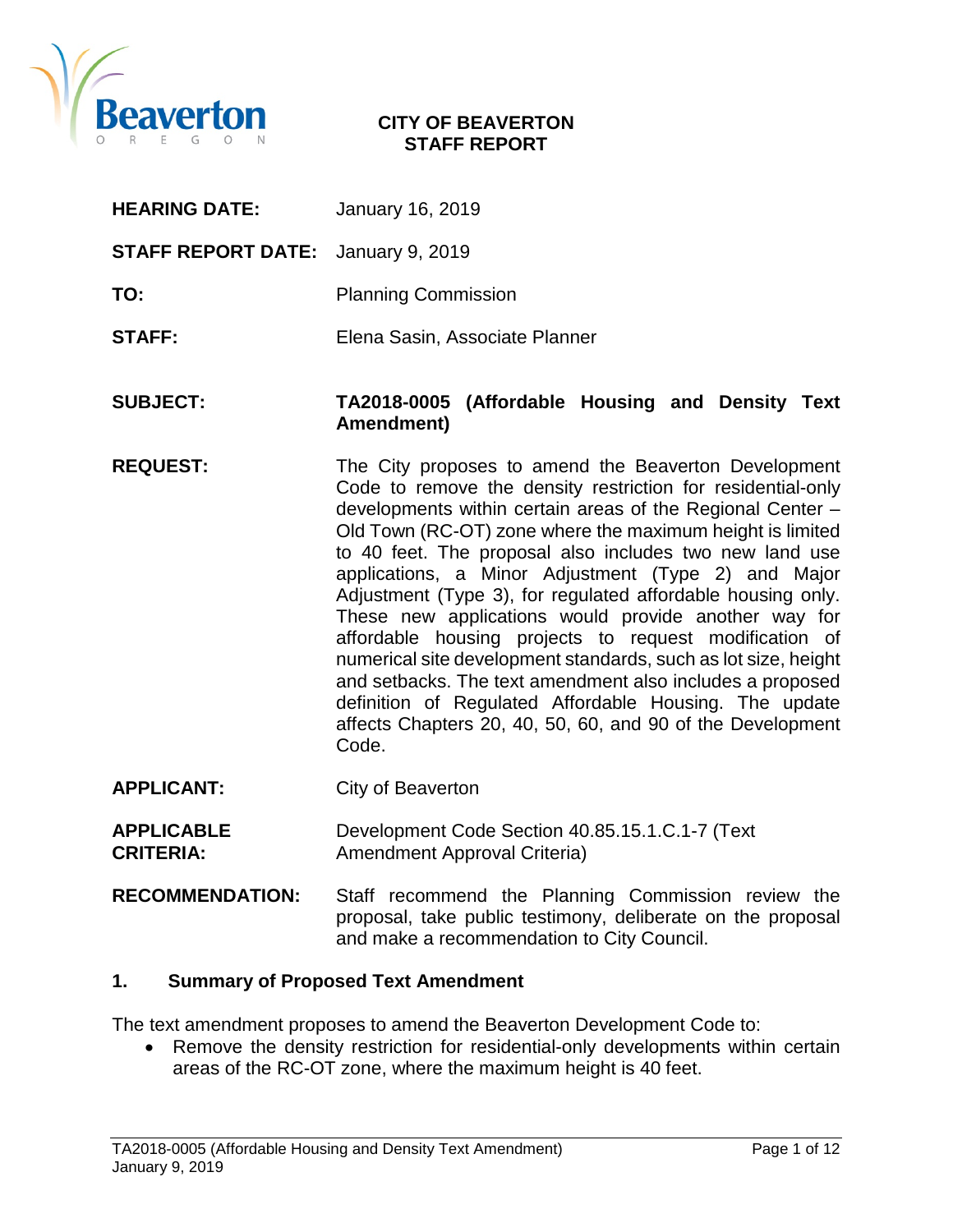- For residential-only buildings that exceed the height restriction, add design rules to require ground-floor pedestrian interest and activity through either clear and objective standards or discretionary guidelines.
- Make it easier for regulated affordable housing developments citywide to receive adjustments to dimensional site development standards through the creation of two new procedures:
	- o Minor Adjustment Affordable Housing
	- o Major Adjustment Affordable Housing

The two new proposed applications will be available only to proposals that include regulated affordable housing. The approval criteria have been modified to make it easier for regulated affordable housing proposals to request adjustments to numerical development standards than if the projects were using the city's adjustment procedures that apply to all development.

These text amendments help achieve city goals and policies.

The Comprehensive Plan (Plan) identifies the need for affordable housing citywide and high-density housing near transit. As the city's housing prices have increased substantially in recent years and the population continues to grow, concerns about housing supply and affordability remain.

This proposed text amendment aims to address these two concerns and applicable Plan goals. The removal of the maximum density from certain areas of the RC-OT zone, would allow for more residential units closer to transit.

The proposed two new adjustment applications provide additional methods for requesting relief from certain development standards, such as height and setbacks for regulated affordable housing developments. The existing adjustment applications do provide a mechanism by which certain regulations can be adjusted, but only in unique circumstances where a site is particularly challenging to develop and the applicant can demonstrate a unique hardship.

Affordable housing projects often have unique physical requirements and complex funding arrangements, which means they have challenges that might not relate to site specific circumstances. For that reason, and to encourage more regulated affordable housing development, the two proposed adjustment applications remove some of the sitespecific hardship approval criteria. The proposed amendments, though, contain some limits on how much of an adjustment can be requested.

# **Chapter 20**

## *Site Development Standards:*

The Beaverton Development Code (the Code) currently does not place a limit on density for mixed-use projects within the RC-OT zoning district. However, the Code does limit the density to 40 units per acre, if the proposal is residential only.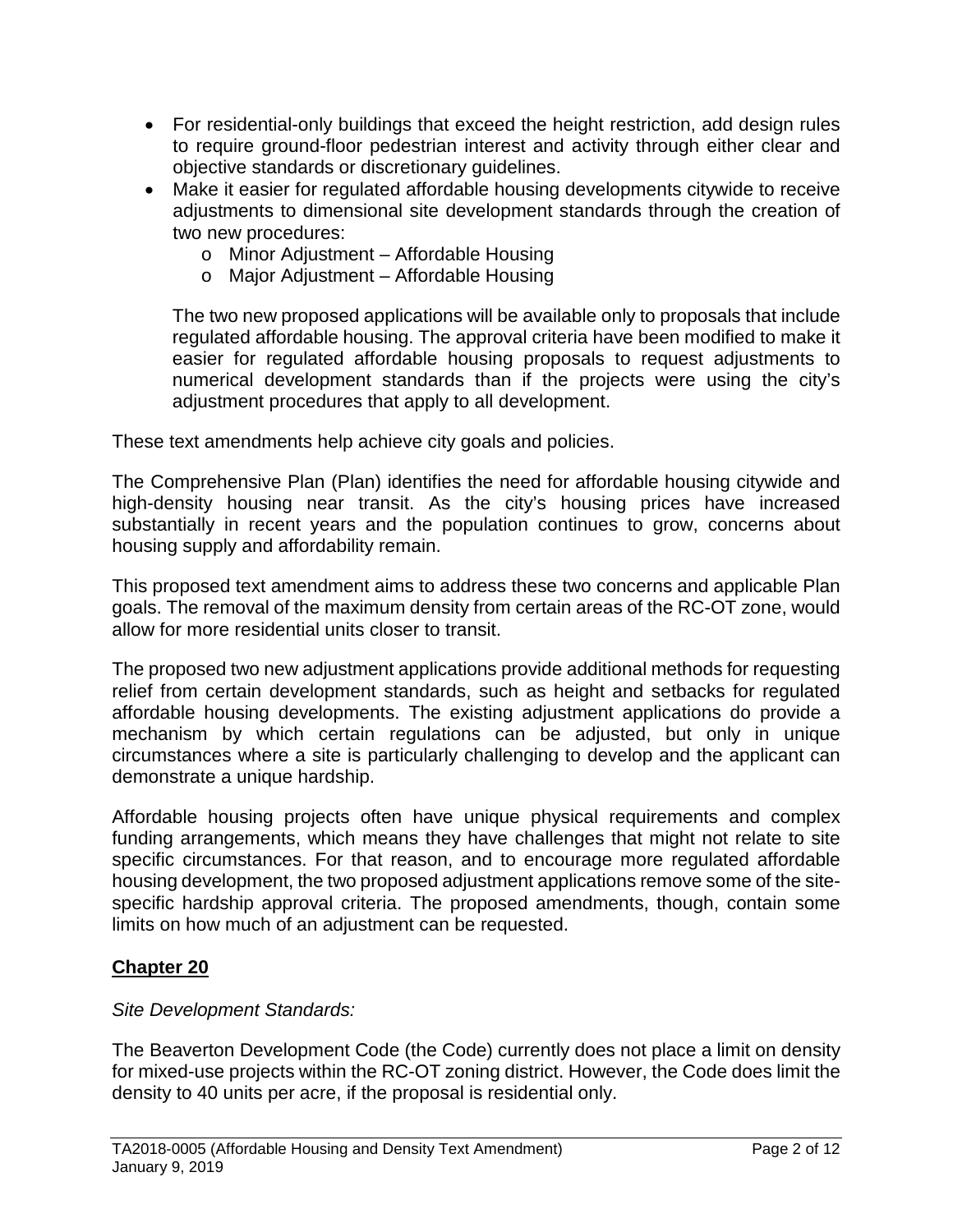This density restriction prevents three- and four-story buildings from being built, even where the maximum height is 40 feet. Staff proposes to make changes to Chapter 20 that would add an exception to the density standard for residential-only developments, within areas of the RC-OT zone where the maximum height is 40 feet, as described in footnote 11 of Section 20.20.15 and depicted in proposed map Figure A.

Proposed Figure A:



S:\\_CDD\\_2018\18\_5469\18\_5469\_RCOT\_HeightStandards\_8x11.mxd GIS-MRJ 1/3/2019

The proposal would remove the limit on density for these eligible residential-only buildings if the proposal can demonstrate compliance with corresponding Design Standards or Design Guidelines, intended to ensure that ground-floor pedestrian interest is maintained with the development of residential-only buildings. If the proposal is unable to meet the applicable Design Standards or Guidelines, the density limit will remain as is, at 40 units per acre. Changes to Chapter 20 would add a new footnote, outlining these requirements and references to the applicable Design Standards and Guidelines, as shown in Exhibit 1.2.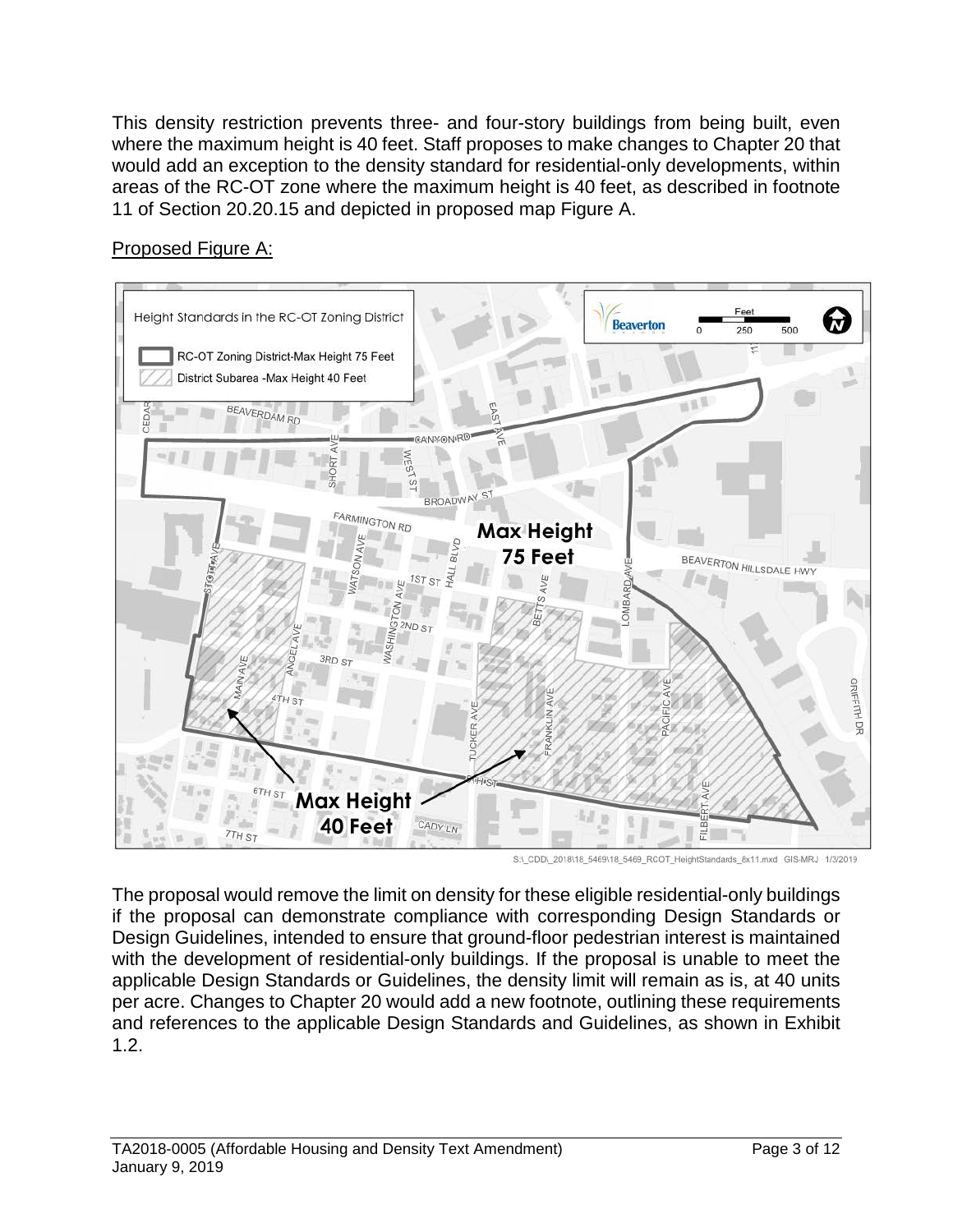## **Chapter 40**

### *Adjustment Applications:*

Staff is proposing two new Adjustment applications; Minor Adjustment – Affordable Housing (Type 2) and Major Adjustment – Affordable Housing (Type 3). These applications will function in a similar matter as the existing Adjustment applications but will only be available to proposals that meet the City's definition of Regulated Affordable Housing. Another notable difference between the existing Adjustment applications and the proposed ones, is the removal of several site specific approval criteria. As an alternative, staff is proposing to limit the percentage by which the height and density could be adjusted. The existing Minor Adjustment allows for up to 10% from the numerical Site Development Requirements. The existing Major Adjustment allows for adjustments of more than 10% and up to 50% from the numerical Site Development Requirements found in Chapter 20. The proposed Major Adjustment – Affordable Housing application would set a 25% limit for adjustments to height in all zones where housing is permitted or conditionally permitted, and density within Residential Zoning Districts only. Other numerical Site Development Requirements would be eligible for the 50% adjustment.

## **Chapter 50**

#### *Expiration of a Decision:*

Staff propose adding an expiration of two years for the Minor Adjustment – Affordable Housing and Major Adjustment – Affordable Housing, consistent with the existing Adjustment applications. This allows two years for the project to begin construction. If it is not developed within the two years, an extension would have to be filed or the approval would expire. This is consistent with other Type 2 and Type 3 applications.

#### **Chapter 60**

#### *Building Design and Orientation:*

Staff is proposing to add new Design Review standards and guidelines to Chapter 60. These standards and guidelines would apply to proposals located within eligible areas of the RC-OT zone that wish to exceed the maximum of 40 units per acre. The purpose of these requirements is to ensure that pedestrian friendly design is not lost on the ground floors of residential-only buildings.

#### **Chapter 90**

#### *Definitions:*

The proposed thresholds for the two new adjustment applications state that the proposal must be for "eligible regulated affordable housing." A new definition of Regulated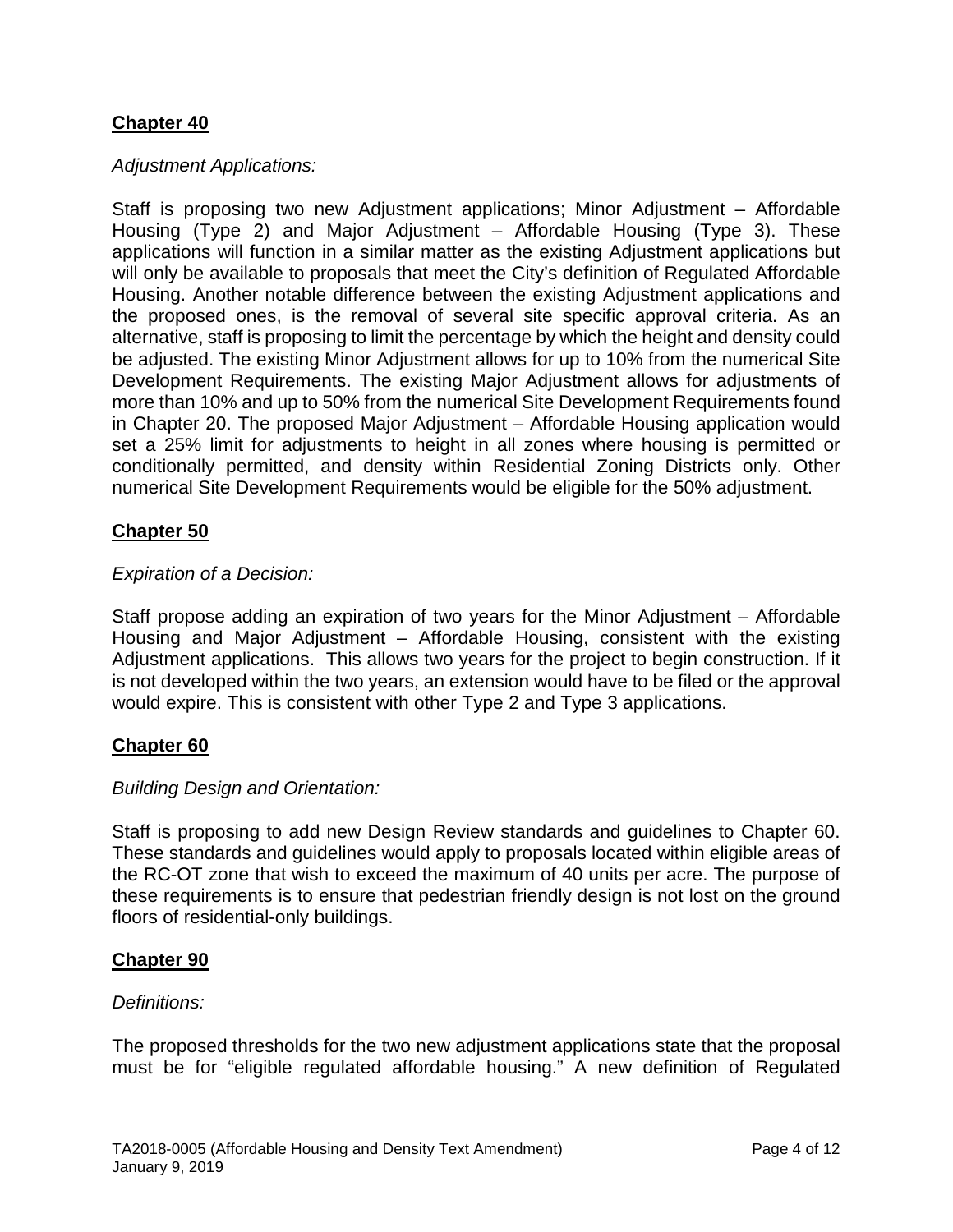Affordable Housing is proposed to be added to Chapter 90 to help explain the requirements for eligibility.

## **2. Public Comment**

Public notice was provided, consistent with Section 50.50 of the Development Code. One email was received on January 3, 2019, from a Beaverton resident in support of the proposed text amendment. The email is provided herein and identified as Exhibit 1.1.

## **3. Facts and Findings**

Section 40.85.15.1.C of the Development Code specifies that in order to approve a Text Amendment application, the decision-making authority shall make findings of fact, based on evidence provided by the applicant, that all of the criteria specified in Section 40.85.15.1.C.1-7 are satisfied. The following are the findings of fact for TA2018-0005 (Affordable Housing and Density Text Amendment):

## *Development Code Approval Criteria*

## *1. The proposal satisfies the threshold requirements for a Text Amendment application.*

Section 40.85.15.1.A specifies that an application for a text amendment shall be required when there is any change proposed to the Development Code, excluding changes to the zoning map. TA2018-0005 proposes to make changes to chapters 20, 40, 50, 60, and 90 of the Development Code, as shown in Exhibit 1.2. Changes to the zoning map are not proposed. Therefore, staff find that approval criterion one has been met.

## *2. All City application fees related to the application under consideration by the decision-making authority have been submitted.*

Policy Number 470.001 of the City's Administrative Policies and Procedures manual states that fees for a City initiated application are not required where the application fee would be paid from the City's General Fund. The Planning Division, which is a General Fund program, initiated the application. Therefore, the payment of an application fee is not required. Staff find that approval criterion two is not applicable.

## *3. The proposed text amendment is consistent with the provisions of the Metro Urban Growth Management Functional Plan.*

Metro's Urban Growth Management Functional Plan (UGMFP), is the document that defines how local governments are to implement the Metro Regional Goals and Objectives. The City is required to bring its land use regulations into conformance with the UGMFP. The City's Comprehensive Plan and Development Code have been amended to incorporate several UGMFP policies. This proposed text amendment does not conflict with the UGMFP.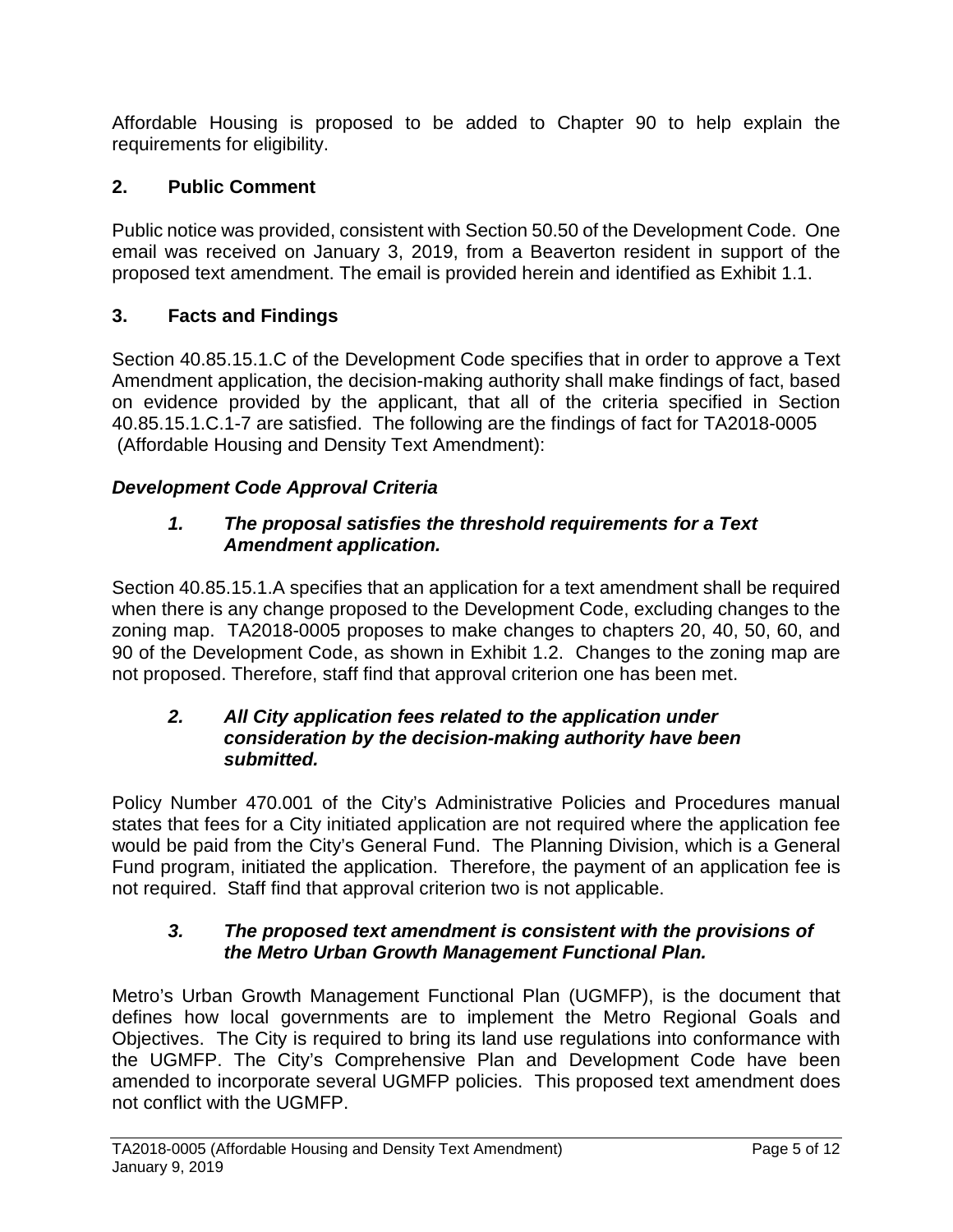Staff have identified Title 7: Housing Choice and Title 8: Compliance Procedures of the UGMFP policies as the only relevant policies to the proposed text amendment. Title 7 calls for the establishment of voluntary affordable housing production goals and the adoption of supporting policies that help achieve those goals. The City of Beaverton's Comprehensive plan goals are consistent with Title 7, specifically, the following Sections of Title 7:

- Section 3.07.730(a): Include strategies to ensure a diverse range of housing types within their jurisdictional boundaries.
- Section 3.07.730(c): Include plan policies, actions, and implementation measures aimed at increasing opportunities for households of all income levels to live within their individual jurisdictions in affordable housing.

The proposed text amendment includes two components which could contribute to a greater range in housing types. The exception to the maximum density in areas of the RC-OT zone provides an option to develop more units with ground floor interest that is not commercial. The proposed adjustment applications provide greater development flexibility for regulated affordable housing, expanding the opportunity for the development of new affordable housing throughout the city.

Title 8 outlines the procedural process which includes notification requirements when amendments to the comprehensive plan or land use regulations are being proposed. As part of the City's standard noticing procedures, Metro was sent a copy of the notice, which contained a summary of the proposed changes, 35 days prior to the first public hearing. The City has not received comments from Metro on the proposed text amendment. Therefore, staff find that approval criterion three has been met.

## *4. The proposed text amendment is consistent with the City's Comprehensive Plan.*

Staff find that the following Comprehensive Plan Policies apply to this proposal:

# *Chapter 3 – Land Use Element*

*3.1.1.a Apply land use designations and development regulations that support high-density development near transit and services, in order to provide greater opportunities to live, work, and meet daily needs near transit.*

The Affordable Housing and Density Text Amendment proposes to remove the maximum density from residential-only developments located in areas of the RC-OT zone where the maximum standard height is 40 feet. This change to regulations supports high-density development near transit and other urban services.

*3.1.1.e Encourage increased intensity of development within Mixed Use, Commercial, and Employment areas that are located within a half-mile of high capacity transit stops or stations, such as MAX and WES.*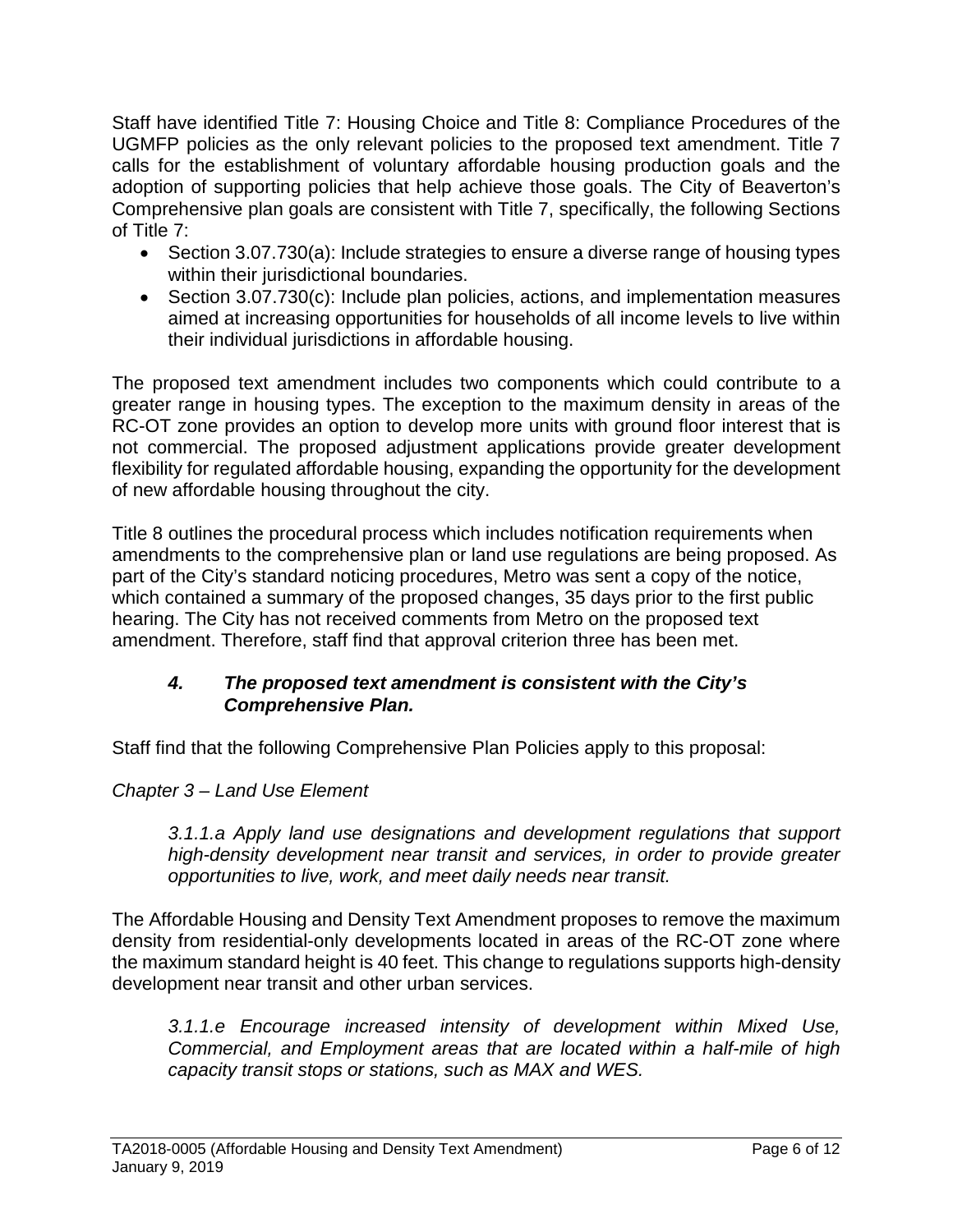The proposal includes the removal of the current limit on density for residential-only developments within certain areas of the RC-OT zone, a Mixed Use zoning district located within half a mile of high capacity transit stops and stations.

*3.2.1.a.ii Allow a wider variety of housing choices that can accommodate a range of ages, household sizes and/or income levels while ensuring the new housing responds to the scale and form of the neighborhood.*

The second component of the Affordable Housing and Density Text Amendment proposes two new Adjustment applications for regulated affordable housing. The specific applications are intended to encourage more affordable housing, and therefore more housing for a range of income levels, by allowing more flexibility to certain development standards when appropriate while incorporating appropriate limits to ensure the development responds to the scale and form of the neighborhood.

*3.3.1.a Use land effectively in urban areas to relieve development pressure in rural areas and help protect farms, forests and natural resources.*

By not limiting the density within central areas close to existing transit and other services, more development of needed housing can occur within current city limits, which alleviates some development pressure from rural areas and helps protect surrounding farms and forests.

*3.6.1.a Provide for a mix of commercial, residential, employment, and civic uses at relatively high densities to create vibrant, walkable areas where many activities can be accomplished on foot or by bike or transit.*

Although the proposal may result in more residential only developments in specific areas of the RC-OT zone, the text amendment also encourages higher residential densities in these areas and requires that the ground-floor elevations be designed in such a way that contribute to a more vibrant and interesting pedestrian environment.

*3.6.1.d. Pedestrian-oriented design is a priority within mixed use areas. Pedestrian oriented design generally includes:*

*ii. Residential buildings with windows and doors facing the street, and privacy provided through landscaping, grade changes, and modest setbacks*

Residential-only buildings are currently permitted within all areas of the RC-OT zone, however, they are exempt from certain design requirements for ground-floor elevations that multiple-use and commercial buildings are subject to, such as increased glazing. Additionally, unlike mixed use buildings, residential-only buildings are limited to 40 units per acre. Staff propose to allow the density maximum to be exceeded within certain areas of the RC-OT zone but propose a requirement for enhanced pedestrian-oriented design on the ground floor elevations consistent with goal 3.6.1.d., such as window requirements,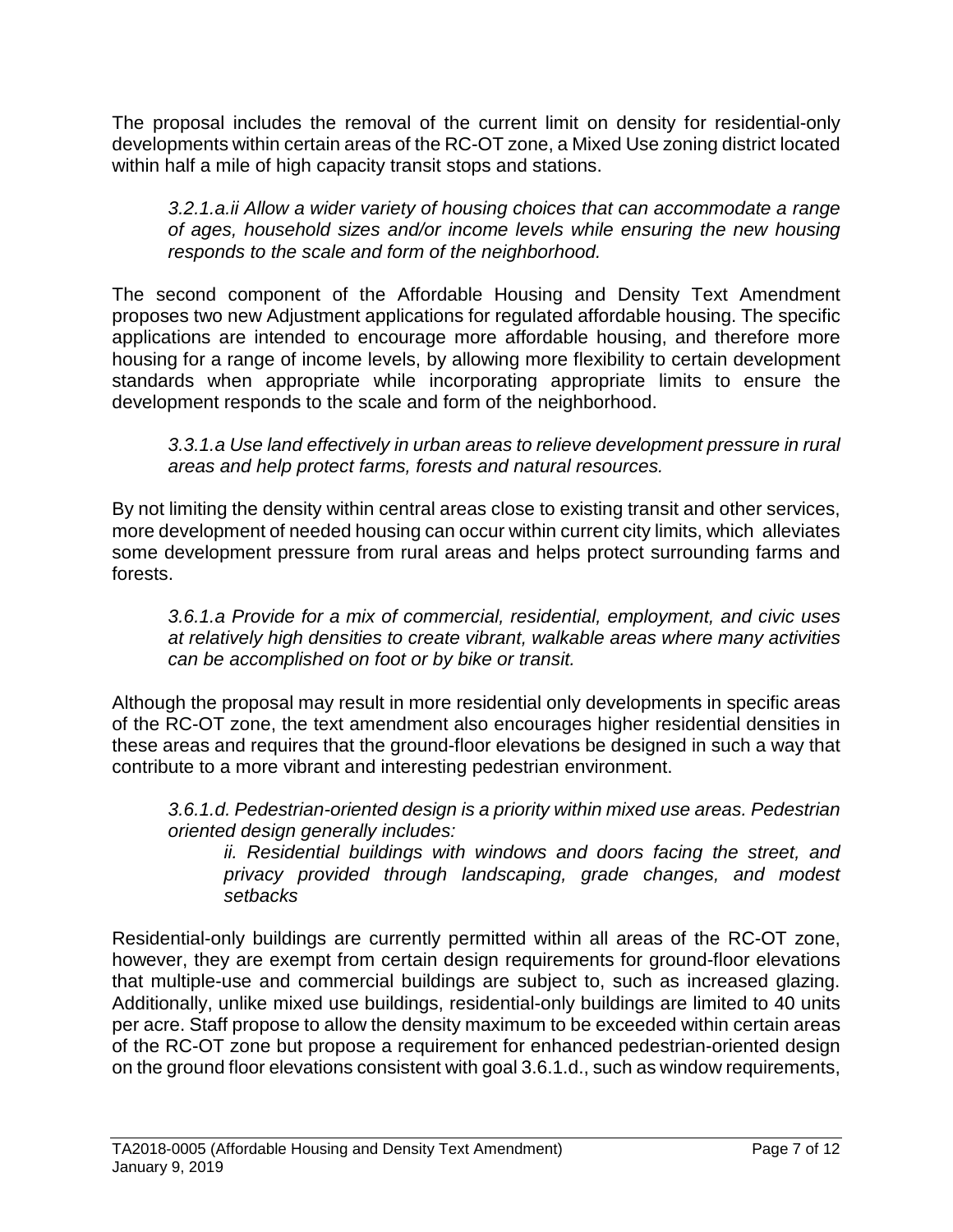landscaping, primary entrances to individual ground floor units from the street and active ancillary uses on the ground floor.

### *3.8.1.a Regulate maximum residential density by zone to maintain a balance between planned land uses and infrastructure capacity.*

The removal of the density maximum in the limited areas of the RC-OT will not disrupt the balance between planned land uses and infrastructure as there would be no limit to density should the proposal include a commercial component. The maximum height limit of 40 feet also still applies, which will limit the amount of density a residential-only building can achieve in RC-OT.

*3.8.1.c Allow flexibility through lot size averaging and other tools to provide flexibility and housing variety while maintaining an overall density consistent with the Comprehensive Plan designation and zoning.*

Staff proposes two new Adjustment applications that will provide additional mechanisms through which applicants can seek adjustments from development regulations, such as lot size and setbacks. This will make it possible for more housing, especially affordable housing, to increase housing variety.

*3.8.1.d For development that achieves a public benefit or goal (i.e. increased housing options, public space or affordable housing) the city may provide opportunities in the Development Code to allow additional housing units that exceed the ranges listed for each Comprehensive Plan designation.*

Staff proposes two new Adjustment applications; Minor Adjustment – Affordable Housing and Major Adjustment – Affordable Housing. Depending on the percentage of the adjustment, the request will still be subject to the Type 2 or Type 3 process, however, because these applications are only available to developments that provide a public benefit (affordable housing), the text amendment proposes less challenging approval criteria to encourage the development of more affordable housing.

*3.8.1.f Facilitate development of housing that is affordable to a range of incomes, including low-income households.*

Although the proposed text amendment does not directly facilitate the development of housing, the two proposed components will provide additional methods by which development of more housing, for a range of income levels, will be encouraged. The proposed exception to the maximum density in certain areas of the RC-OT zone allows for more multi-family housing without the requirement to provide commercial or other nonresidential uses in the same building. This may be particularly useful for affordable housing projects with funding structures that make it more challenging to provide a commercial component. Additionally, the two proposed adjustment applications are specifically for regulated affordable housing. Differing from the existing Minor and Major Adjustment applications, these proposed applications do not have all of the same site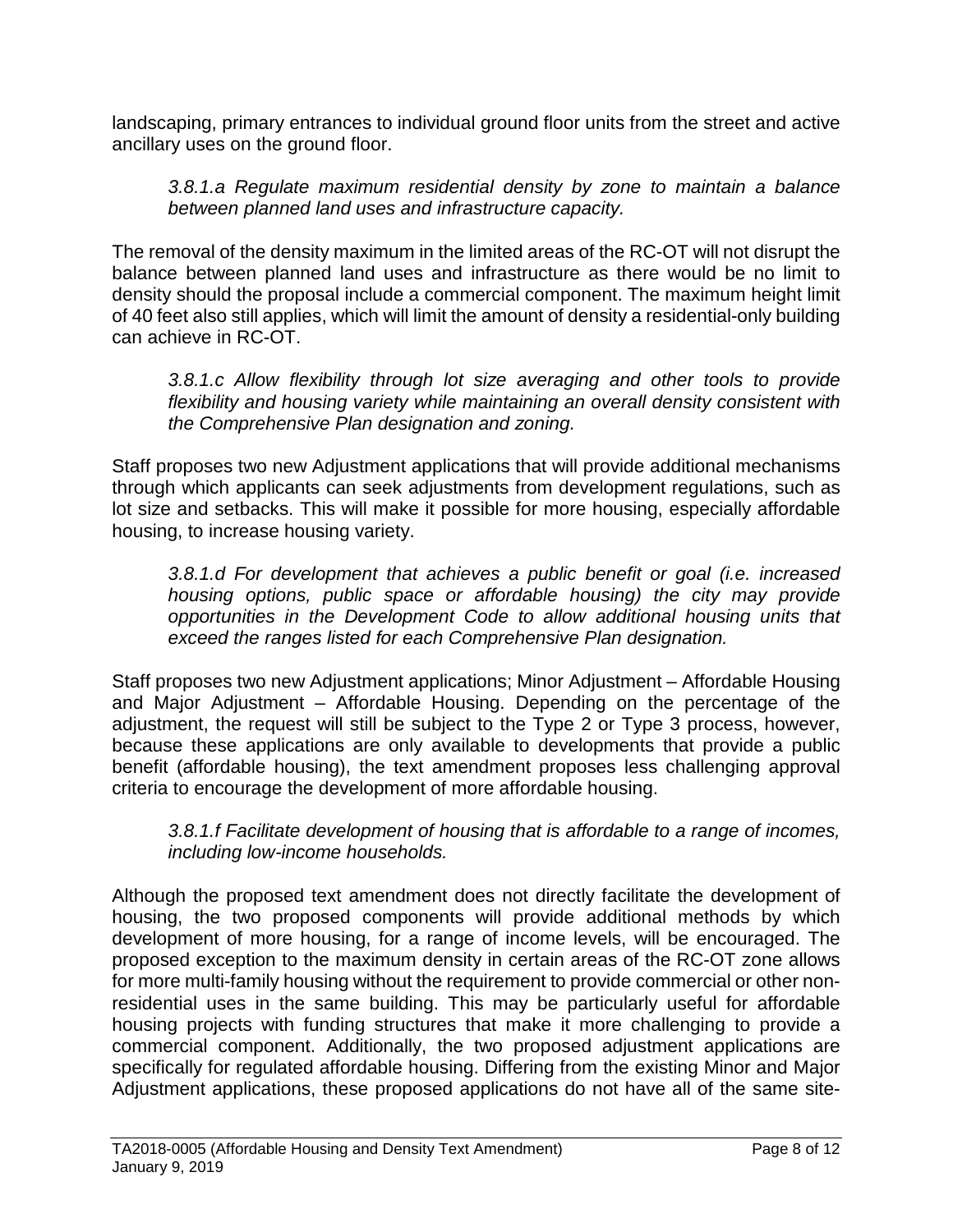specific hardship criteria, allowing affordable housing projects with different hardships to seek relief from certain development standards.

*3.8.1.h Use Crime Prevention through Environmental Design (design that provides opportunities for "eyes on the street" through street-facing windows and doors) to reduce graffiti, vandalism and other property crimes and to promote a feeling of safety for pedestrians.*

The text amendment proposes to provide an option for residential-only developments in specific areas of the RC-OT zone to exceed the maximum density if the development includes design features on the ground floor that increase pedestrian interest. The proposed Design Standards require ground floor features such as:

- Dedicating spaces for frequent human use.
- Increased transparency.
- Primary entrances on ground-floor units with direct connections to the street and sidewalk.

The requirement for designs that encourage more activity on the ground floor as well as increased transparency provides opportunity for more "eyes on the street," providing natural surveillance that can help prevent crime.

## *Chapter 4 – Housing Element*

*4.1.1.a Use available land within the city efficiently, encouraging new residential development to take advantage of allowed maximum densities where appropriate.*

The text amendment proposes to allow residential-only developments within limited areas of the RC-OT zone to exceed the maximum density in the zone. Currently, mixed-use developments are not restricted by a density limit. By eliminating the cap on density within central areas, close to existing transit and other services, available land can be developed more efficiently.

## *4.1.1.b Support higher density infill development that capitalizes on existing infrastructure and where impacts can be mitigated.*

The text amendment proposes to provide an exception to residential-only buildings within the RC-OT zone where the maximum height is 40 feet. The proposed change to this development standard supports higher density infill development in a central city location intended for dense development.

*4.1.1.c Encourage high density residential development on mixed use and commercially zoned sites with proximity to transit and amenities with the objective of creating 18-hour neighborhoods.*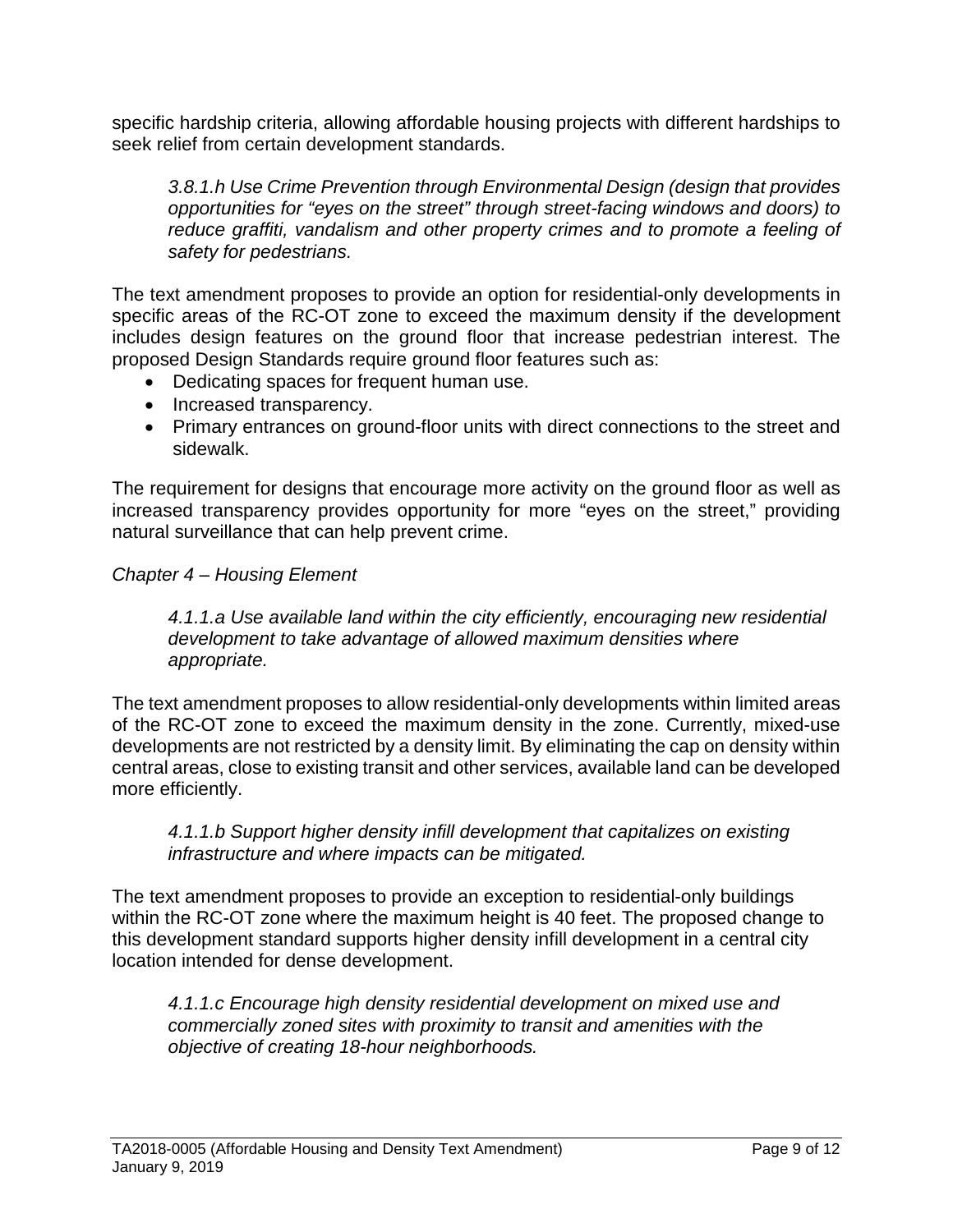The text amendment proposes to allow residential-only developments within limited areas of the RC-OT zone to exceed the maximum density in the zone. Currently, mixeduse developments are not restricted by a density limit. The proposed change would encourage high-density residential development in a mixed-use zone with proximity to transit and amenities.

## *4.4.1.b Explore and promote programs and incentives that help support the creation of new affordable housing.*

The text amendment proposes two new land use applications specifically for regulated affordable housing. The purpose of these applications is to provide some flexibility to certain numerical development requirements for those developments that are providing affordable housing.

*4.4.1.d Exhibit a commitment to equity by encouraging the dispersal of affordable and special needs housing throughout the city, while recognizing the need for proximity to transit and social services.*

The proposed text amendment includes two components:

- One change directly affects property within specific areas of the RC-OT zone where staff proposes to remove the maximum density for residential-only buildings
- The second component provides additional tools for developers of regulated affordable housing to request the adjustments that may be needed to make more affordable housing projects feasible, citywide.

The first encourages affordable housing near transit and social services because it is in Downtown Beaverton. The second encourages dispersal of affordable housing, citywide.

Comprehensive Plan Compliance Summary: Therefore, staff find that the proposed amendment complies with all applicable Comprehensive Plan policies and is consistent with the City's Comprehensive Plan and that approval criterion four has been met.

## *5. The proposed text amendment is consistent with other provisions within the City's Development Code.*

The text amendment is intended to work within the existing framework of the Development Code, utilizing Type 2 and 3 application types as well as Special Requirements. The proposed amendments do not create conflicts with other provisions of the Development Code. Therefore, staff find that the approval criterion has been met.

## *6. The proposed amendment is consistent with all applicable City ordinance requirements and regulations.*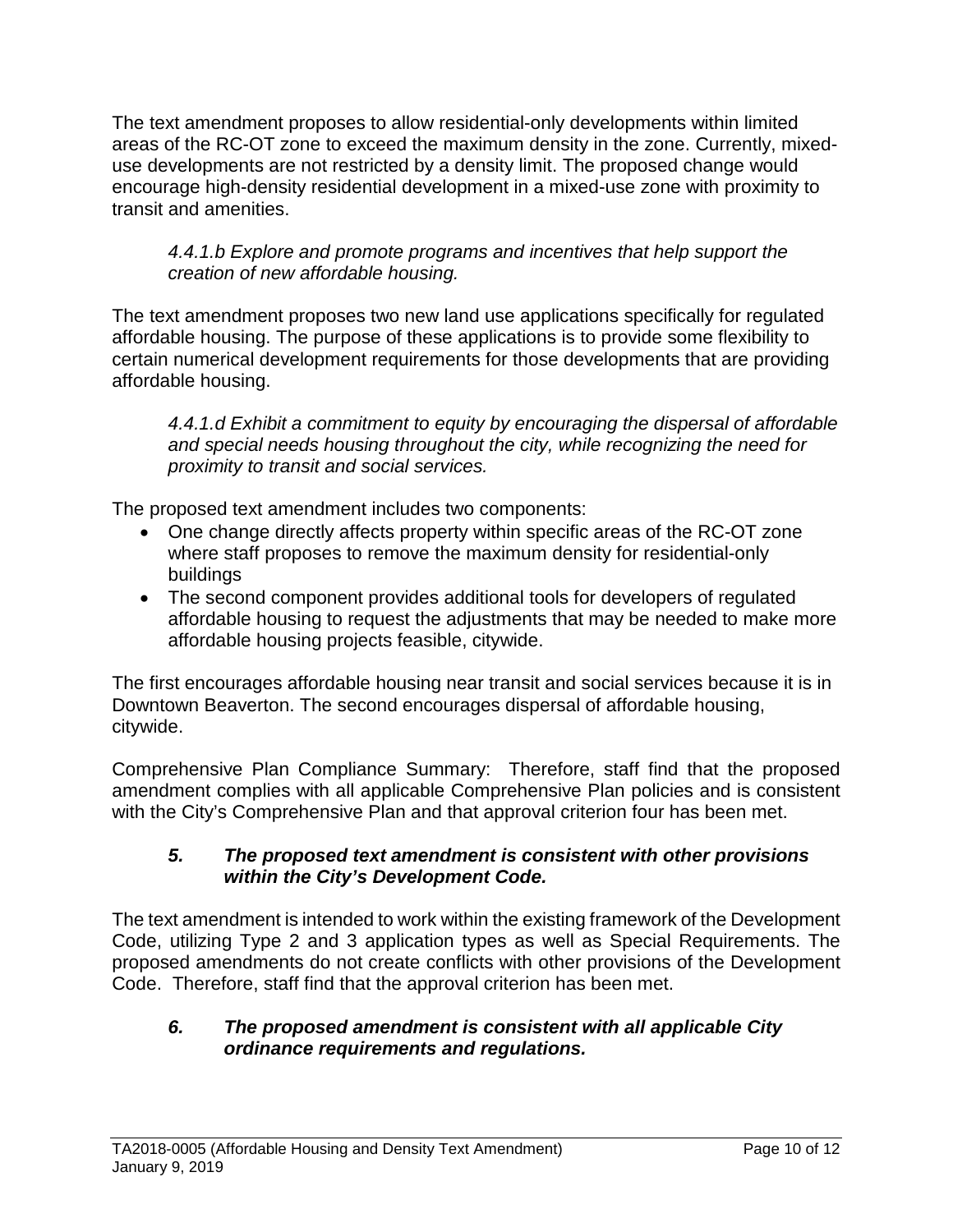Staff has not identified any other applicable City ordinance requirements and regulations that would be affected by the proposed text amendment. Therefore, staff find that approval criterion six has been met.

## *7. Applications and documents related to the request, which will require further City approval, shall be submitted to the City in the proper sequence.*

Staff have determined that there are no other applications and documents related to the request that will require further City approval. Therefore, staff find that approval criterion seven has been met.

# *Other applicable approval criteria*

As a post-acknowledgement amendment to the City's Development Code, the proposed text amendment is subject to ORS 197.175(1), which requires that the City demonstrate that the proposed text amendment be consistent with the relevant Statewide Planning Goals. Staff have determined that the following goals apply:

Goal 1 Goal 2 Goal 10

*Goal 1 Citizen Involvement To develop a citizen involvement program that insures the opportunity for citizens to be involved in all phases of the planning process.*

Staff attended a meeting on December 5, 2018, facilitated by the Beaverton Committee for Community Involvement (BCCI) and a meeting organized by the Coalition of Housing Advocates on December 6, 2018, to share information about the proposed text changes and to collect preliminary feedback. Consistent with procedures outlined in the Development Code, notices of the proposed text amendment were sent to all NAC chairs, the Chair of the BCCI, Washington County's Department of Land Use and Transportation and the Department of Land Conservation and Development. Copies of the hearing notice were posted at City Hall and the City Library, as well as published in a newspaper of general circulation, consistent with Type 4 noticing requirements. A notice was also posted on the city's website. Staff find that the City has provided adequate notice and opportunity for public involvement for the proposed text amendment and public hearing.

*Goal 2 Land Use Planning To establish a land use planning process and policy framework as a basis for all decisions and actions related to use of land and to assure an adequate factual basis for such decisions and actions.*

Changes to the Development Code require a Type 4 process which includes noticing, and a comment period, prior to a public hearing before the Planning Commission. The hearing is open to the public and testimony, if any, will be received. At the conclusion of the hearing, the Planning Commission can continue the hearing to a later date, keep the record open for more information or make a recommendation to the City Council, the ultimate decision making authority.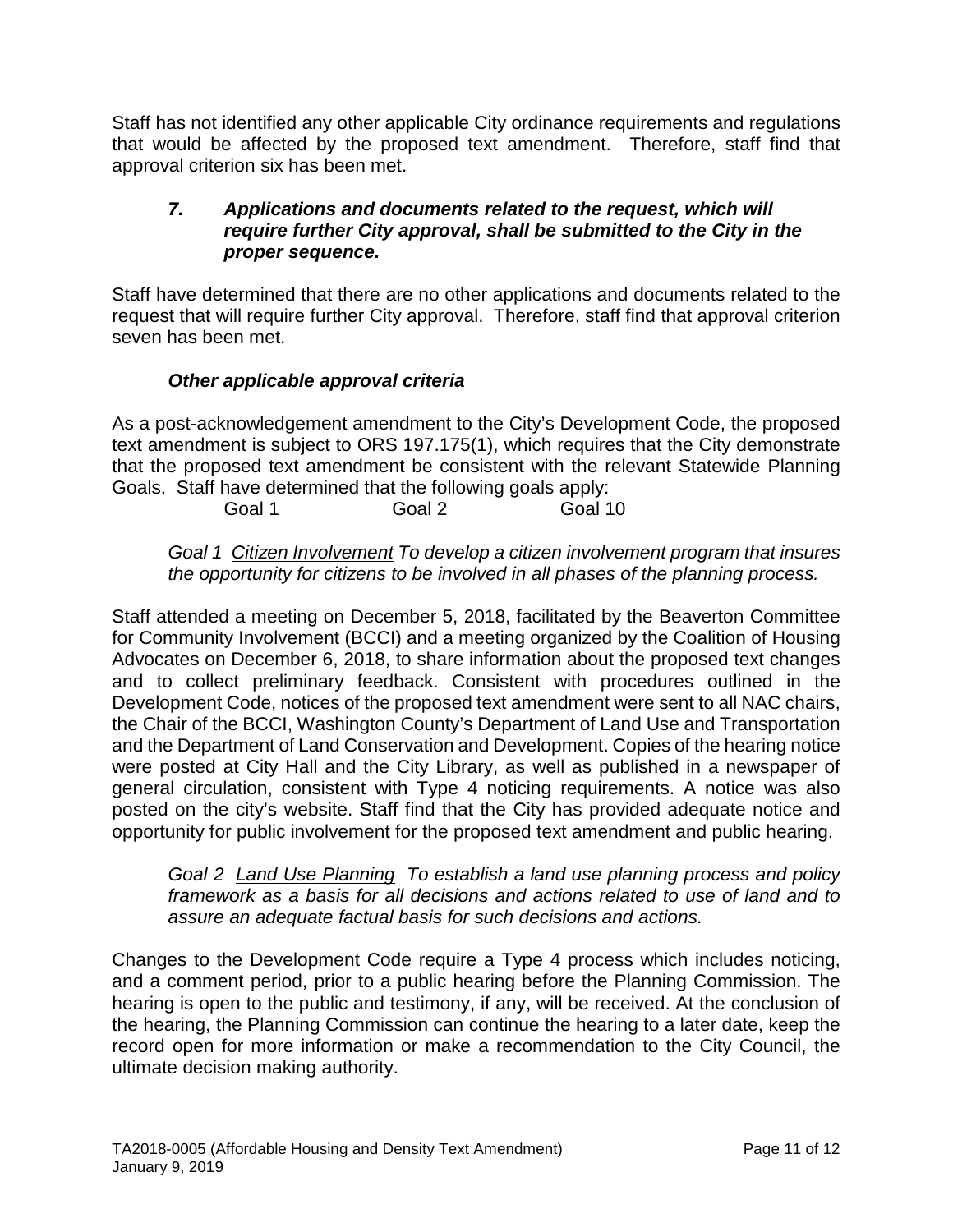As described above in response to Goal 1 Citizen Involvement, staff has provided noticing consistent with requirements identified in the Development Code to provide opportunities for citizens to review and comment on the proposed changes. Copies of the staff report and exhibits are made available to the public at least seven days before the Planning Commission hearing for further review. Prior to adoption of the any text amendments, the City Council will consider all the evidence in the record, including any testimony provided at the Planning Commission hearing and any recommended changes to the proposal. Staff find that the proposed text amendment fits within the established process and framework. Furthermore, the findings contained within this report establish an adequate factual basis for the proposal.

## *Goal 10 Housing To provide for the housing needs of citizens of the state.*

The proposed text amendment is intended to encourage the development of needed housing, especially needed affordable housing. Therefore, staff find that the proposal will enhance the ability of the City to meet its share of the housing needs of the citizens of the state.

State Land Use Goal Compliance Summary: Therefore, staff find that the proposed text amendment complies with all of the applicable State Planning Goals.

## **4. Conclusions**

Based on the facts and findings presented, staff conclude that the proposed amendment to the Development Code is consistent with all the text amendment approval criteria of Section 40.85.15.1.C.1-7.

## **5. Staff Recommendation(s)**

Staff offers the following recommendation for the conduct of the January 16, 2019, public hearing for TA2018-0005 (Affordable Housing and Density Text Amendment):

- A. Conduct the public hearing and receive all public testimony relating to the proposal.
- B. Considering the public testimony and the facts and findings presented in the staff report, deliberate on policy issues and other issues identified by the Commission or the public.
- C. Recommend **APPROVAL** of text amendment application TA2018-0005 (Affordable Housing and Density Text Amendment) to the City Council.

## **6. Exhibits**

- Exhibit 1.1 Email from Chris Kourlas, dated January 3, 2019
- Exhibit 1.2 Proposed Text and Commentary Table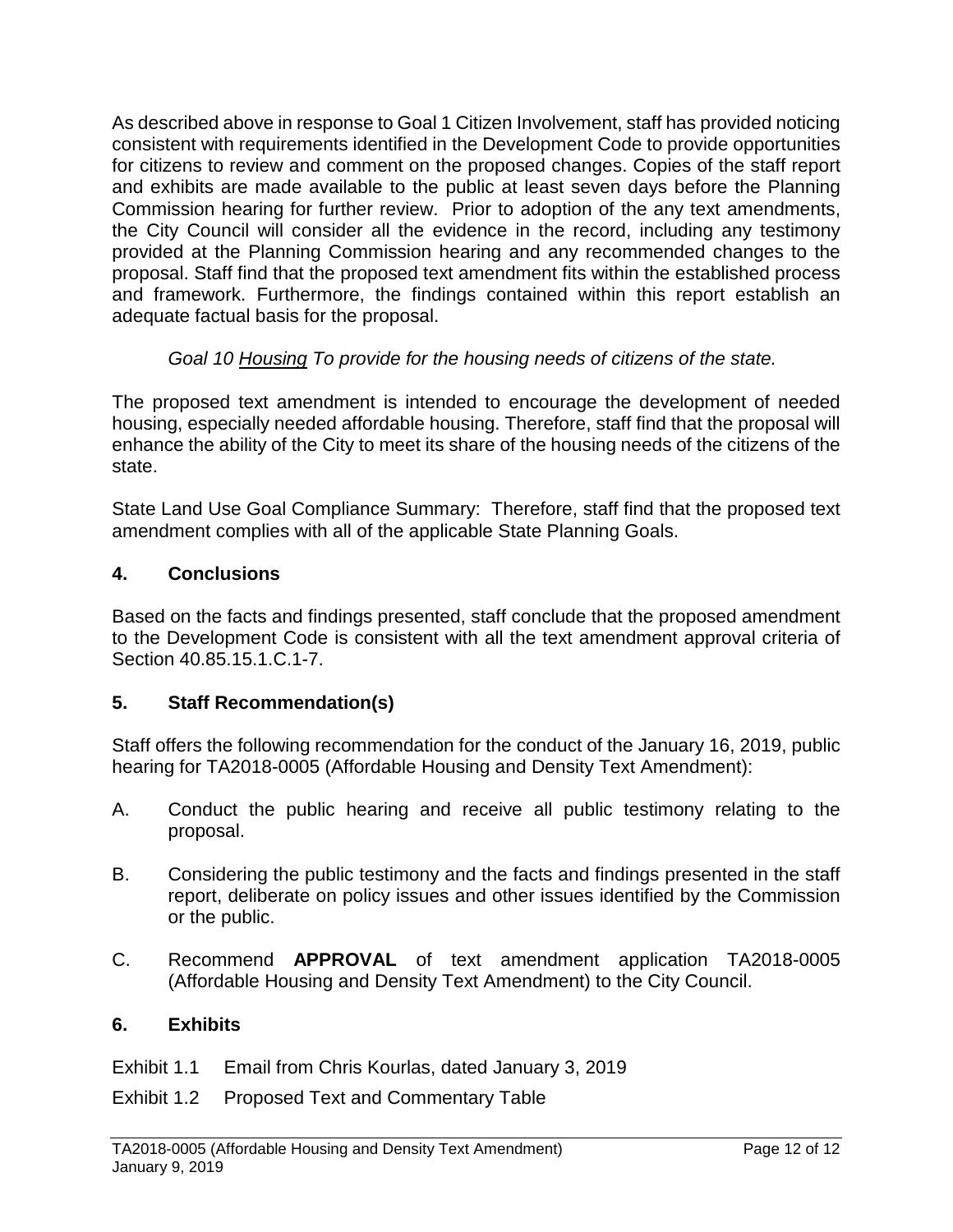# EXHIBIT 1.1

#### TA2018-0005

My name is Chris Todd Kourlas, I'm a resident of Beaverton and live in the Central Beaverton neighborhood. I fully support this and other text amendments to the city code that are made to reduce barriers to development of taller multi unit dwelling, particularly of affordable/income based housing.

Beaverton making these changes now will support low income individuals and greater density in the central core of Beaverton helping keeping urban sprawl lower.

Respectfully, Chris Todd Kourlas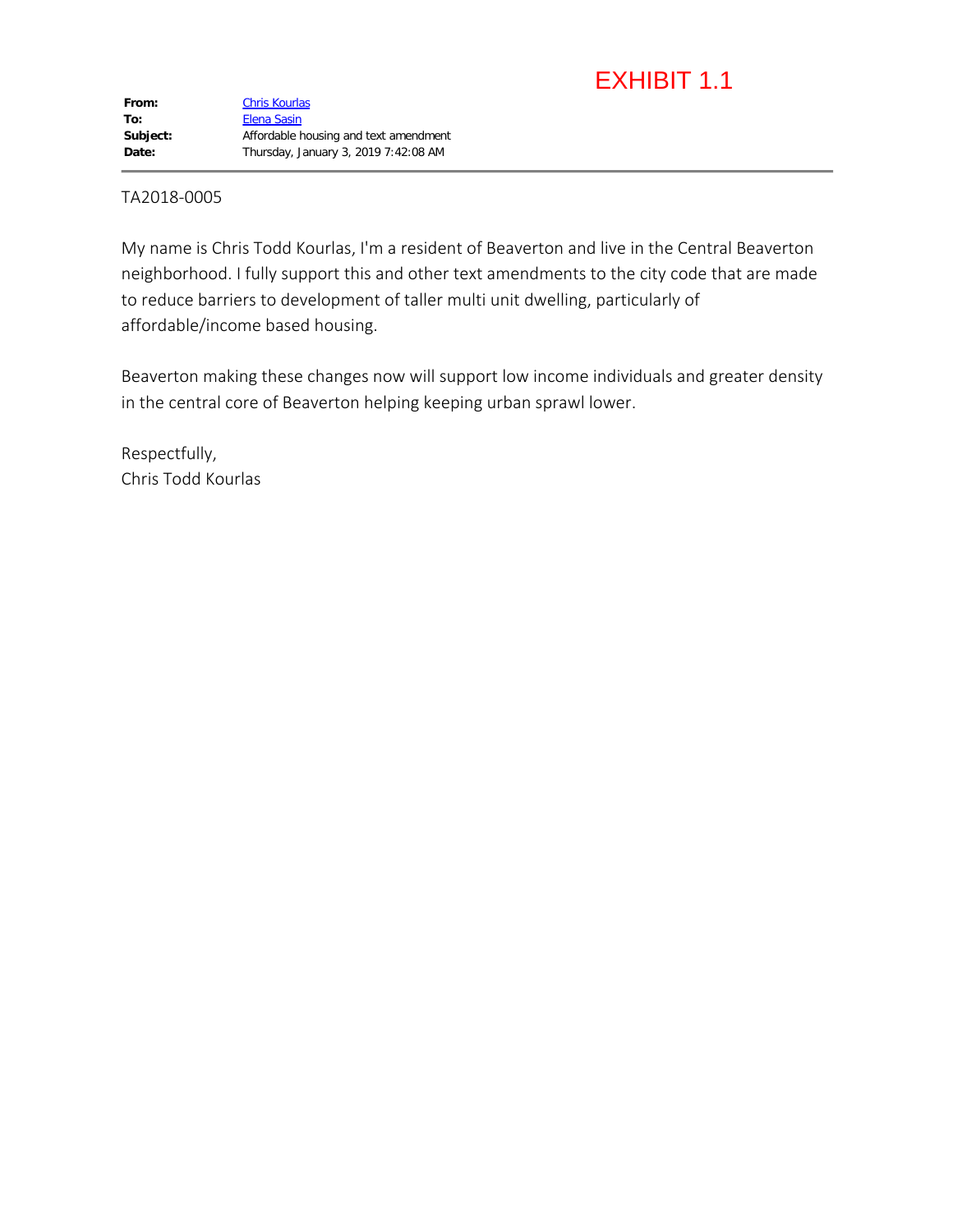

EXHIBIT 1.2 TA 2018-0005

#### AMENDMENTS TO THE BEAVERTON DEVELOPMENT CODE REGARDING THE AFFORDABLE HOUSING AND DENSITY TEXT AMENDMENT PROJECT

#### **Section 1. Chapter 20 – Land Uses, is amended as follows\*:**

\*Note: Commentary on the proposed changes to Chapter 20 are provided on page 4 below**.** 

#### **20.20.15. SITE DEVELOPMENT STANDARDS**

Site Development Standards support implementing development consistent with the corresponding zoning district. All superscript notations refer to applicable regulations or clarifications as noted in footnotes below. [ORD 4584; June 2012] [ORD 4706; May 2017]

| <b>Development Standards</b><br><b>Superscript Refers to Footnotes</b> | RC-<br>TO  | RC-<br>OT | RC-<br>E.         | OI-<br><b>WS</b> | $C -$<br><b>WS</b>                        | TC-<br><b>MU</b> | TC-<br><b>HDR</b> | $SC-$<br>MU               | SC-<br><b>HDR</b>         | SC-<br>S       | SC-<br>E <sub>1</sub> | SC-<br>E <sub>3</sub> |
|------------------------------------------------------------------------|------------|-----------|-------------------|------------------|-------------------------------------------|------------------|-------------------|---------------------------|---------------------------|----------------|-----------------------|-----------------------|
| A. Parcel Area                                                         |            |           |                   |                  |                                           |                  |                   |                           |                           |                |                       |                       |
| 1. Minimum                                                             | None       | None      | None              | None             | 7,000                                     | None             | None              | None                      | None                      | None           | None                  | None                  |
| 2. Maximum                                                             | None       | None      | None              | None             | None                                      | None             | None              | None                      | None                      | None           | None                  | None                  |
| <b>B. Residential Density</b>                                          |            |           |                   |                  | Refer to Sections 20.25.05, and 20.25.15. |                  |                   |                           |                           |                |                       |                       |
| 1. Minimum for<br>residential only<br>project (per acre)               | 20         | 12        | 12                | N/A              | N/A                                       | 24               | 24                | $30^{1}$<br>24            | $30^{1}$<br>24            | $30^{1}$<br>24 | N/A                   | N/A                   |
| 2. Maximum for<br>residential only<br>projects (per acre)              | 60         | $40^{17}$ | 40                | N/A              | N/A                                       | 40               | 36                | None                      | None <sup>2</sup>         | None           | N/A                   | N/A                   |
| C. Floor Area Ratio (FAR)                                              |            |           |                   |                  | Refer to Sections 20.25.10. and 20.25.15. |                  |                   |                           |                           |                |                       |                       |
| 1. Minimum                                                             | $0.60^{3}$ | 0.35      | 0.30              | 0.40             | 0.30                                      | 0.50             | 0.30              | 0.40                      | 0.40                      | 0.60           | 0.35                  | None                  |
| 2. Minimum with a<br><b>PUD or DRBCP</b>                               | 0.45       | 0.25      | 0.20              | 0.30             | 0.20                                      | 0.35             | 0.20              | 0.30                      | 0.30                      | 0.0            | 0.25                  | 0.0                   |
| 3. Maximum                                                             | None       | None      | 1.00 <sup>4</sup> | None             | None                                      | 1.00             | 0.60              | 1.20 <sup>5</sup><br>1.00 | 1.20 <sup>5</sup><br>1.00 | None           | 2.00                  | 0.50                  |
| 4. Maximum with a                                                      | None       | None      | None              | None             | None                                      | 2.00             | 1.00              | None                      | None                      | None           | None                  | None                  |

Exhibit 1.2 – Proposed Affordable Housing and Density Text Amendments / TA 2018-0005 Page 1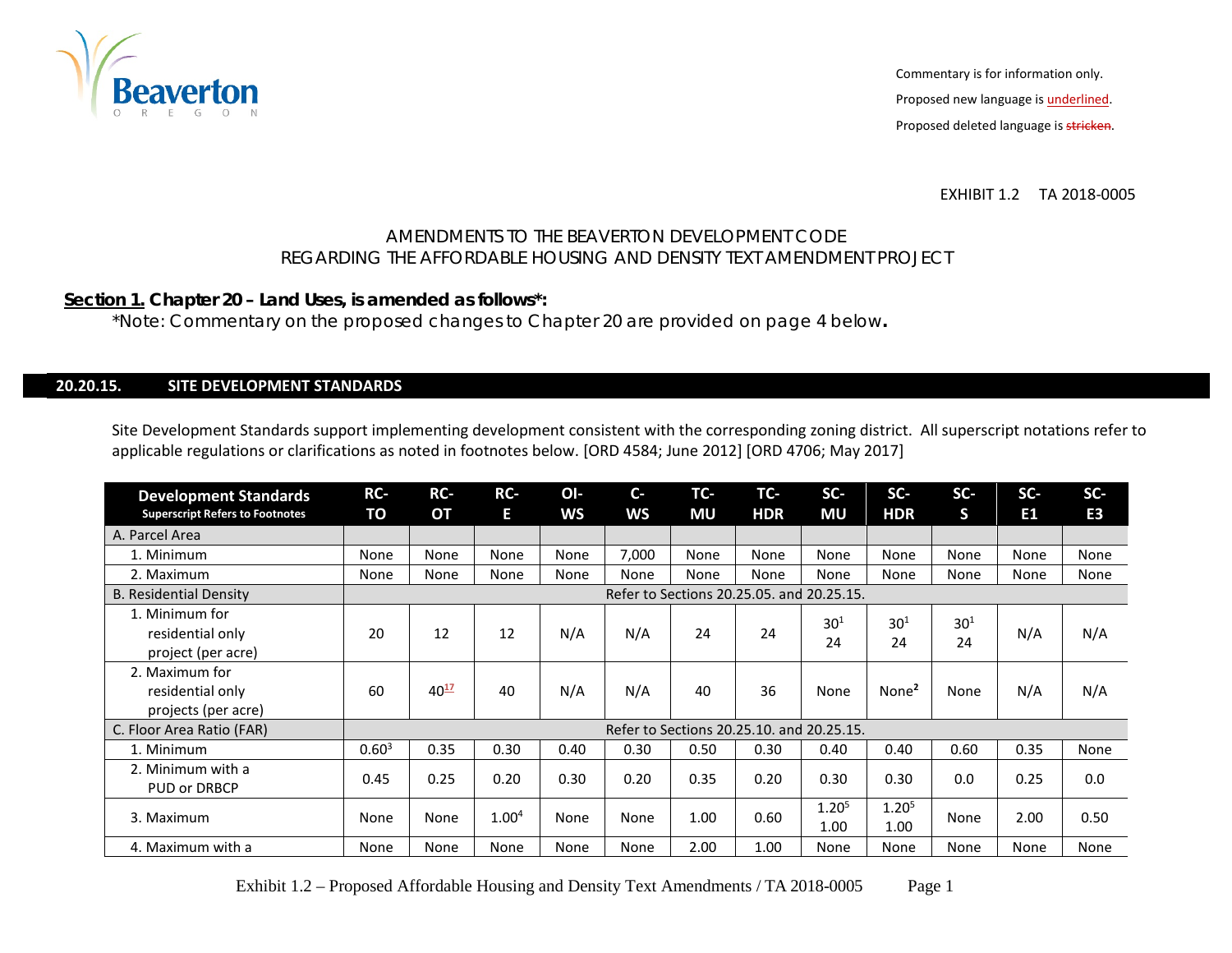

Commentary is for information only.

Proposed new language is **underlined**.

Proposed deleted language is stricken.

| <b>Development Standards</b><br><b>Superscript Refers to Footnotes</b> | RC-<br>TO | RC-<br>OТ | RC-  | OI-<br><b>WS</b> | $C -$<br><b>WS</b> | TC-<br>MU | TC-<br><b>HDR</b> | <b>SG</b><br>ΜU | $SC-$<br><b>HDR</b> | <b>SG.</b> | SC-<br>E1 | SC-<br>E <sub>3</sub> |
|------------------------------------------------------------------------|-----------|-----------|------|------------------|--------------------|-----------|-------------------|-----------------|---------------------|------------|-----------|-----------------------|
| PUD or DRBCP                                                           |           |           |      |                  |                    |           |                   |                 |                     |            |           |                       |
| D. Lot Dimensions                                                      |           |           |      |                  |                    |           |                   |                 |                     |            |           |                       |
| 1. Minimum Width                                                       | None      | None      | None | None             | 70                 | None      | None              | None            | None                | None       | None      | None                  |
| 2. Minimum Depth                                                       | None      | None      | None | None             | 100                | None      | None              | None            | None                | None       | None      | None                  |

1. 30 units within 400 feet of LRT station platform, 24 beyond 400 feet

2. Within 120 feet of Washington County R5 zoning, the maximum residential density is 12 units per acre [ORD 4547; July 2010]

3. To accommodate smaller lot sizes in the RC-TO zone, refer to Section 20.25.20.A.1.

4. Maximum FAR for multiple use development involving residential use in RC-E zone, refer to Section 20.25.20.A.2.

5. Maximum FAR 1.20 within 400 feet of LRT station platform, 1.00 beyond 400 feet

\*\*\*

17. The maximum density is not applicable to a development within RC-OT if the development is within the areas where the maximum height is 40 feet (see footnote 11 of Section 20.20.15 and Figure A) and the proposed development can demonstrate compliance with additional requirements found in Section 60.05.15.10 Design Review Standards or Section 60.05.35.10 Design Review Guidelines if the proposal is subject to a Type 3 Design Review application.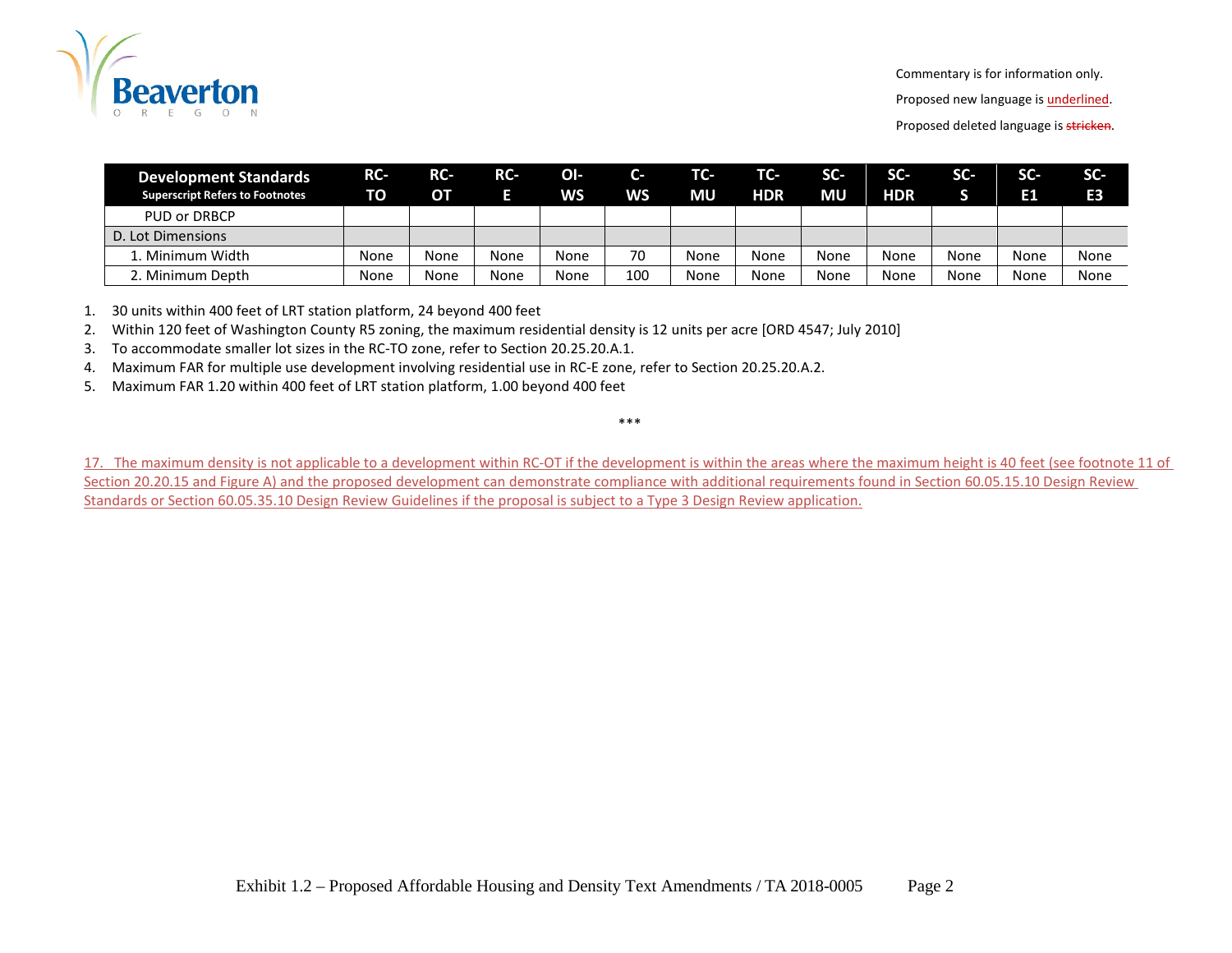

#### **Figure A:**



Exhibit 1.2 – Proposed Affordable Housing and Density Text Amendments / TA 2018-0005 Page 3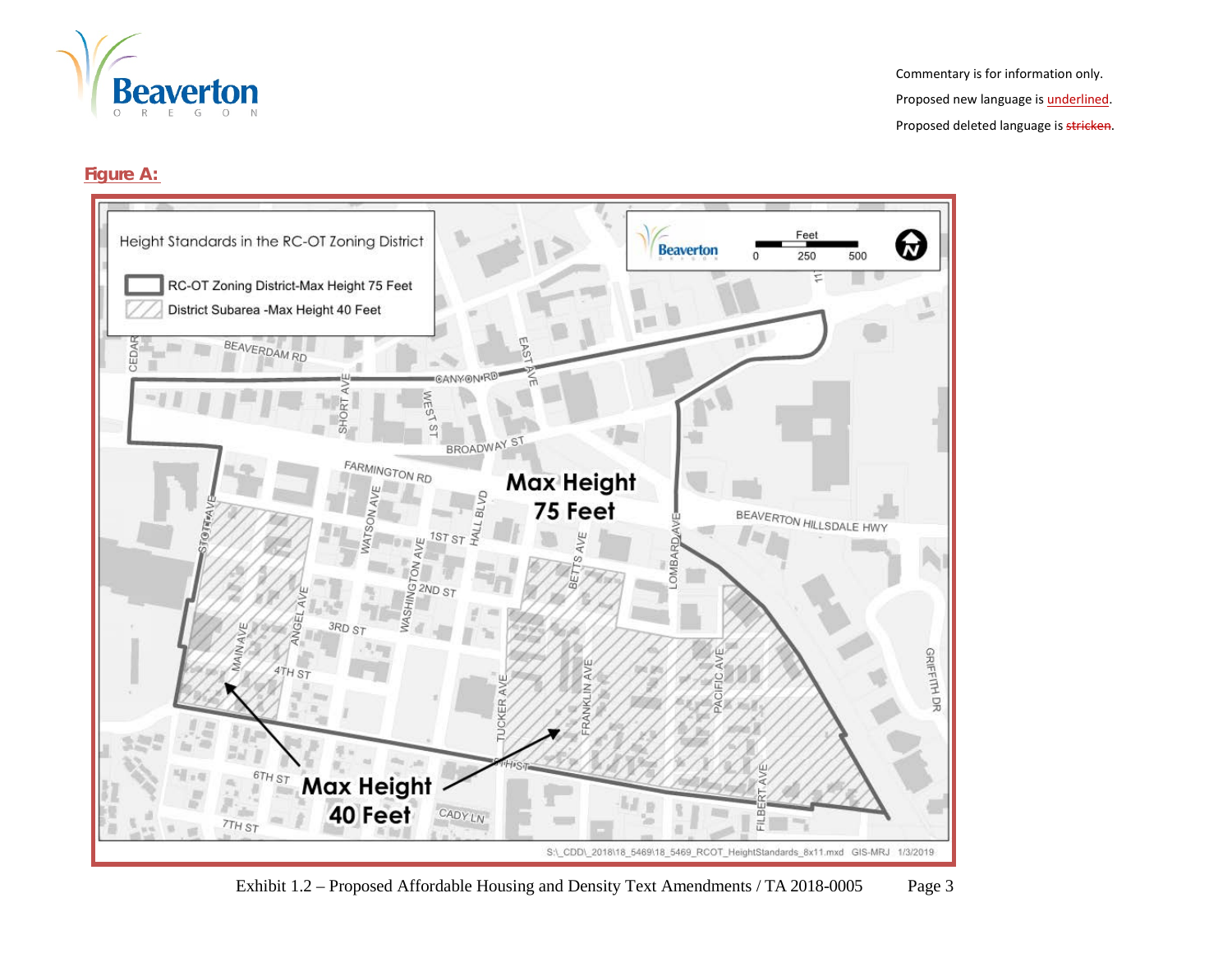

| <b>Proposed Text Amendment</b>                       | Commentary                                                                                                                                                                                                                                                                                                                                                                                                                                                                                                                                                                                                                                                     |
|------------------------------------------------------|----------------------------------------------------------------------------------------------------------------------------------------------------------------------------------------------------------------------------------------------------------------------------------------------------------------------------------------------------------------------------------------------------------------------------------------------------------------------------------------------------------------------------------------------------------------------------------------------------------------------------------------------------------------|
| Chapter 20.20.15 Development Standards               | The Development Code currently limits the density of residential-only buildings to 40 units<br>per acre within the Regional Center - Old Town (RC-OT) zoning district. Mixed use                                                                                                                                                                                                                                                                                                                                                                                                                                                                               |
| Note: Please see page above for<br>proposed changes. | buildings in the same zone have no limit on units. The limitation on density effectively<br>prevents residential-only buildings from reaching the 40-foot maximum height, which<br>could prevent developments or result in low-density residential developments.                                                                                                                                                                                                                                                                                                                                                                                               |
|                                                      | Staff propose a text amendment to this development standard by adding a footnote<br>(Footnote 17) which would remove the maximum density for residential-only buildings in<br>areas of the RC-OT zone where the maximum height is 40 feet. These areas, as<br>described in existing Footnote 11 of Section 20.20.15 and as depicted in proposed<br>Figure A (above), are areas that are generally further from high pedestrian traffic<br>corridors, such as SW Broadway, SW Hall, and SW Watson.                                                                                                                                                              |
|                                                      | However, staff also recognize the benefit of increased street-level activity that is<br>typically associated with mixed-use buildings, and desired within mixed-use districts,<br>such as the RC-OT zone. Therefore, staff is also proposing new Design Review Standards<br>and Guidelines which would be applicable in the event an applicant proposed to<br>exceed the standard maximum density. The purpose of the proposed Design Review<br>Standards and Guidelines, addressed further below, is to require or encourage ground<br>floor design for pedestrian interest, resembling features that may have been provided<br>through a mixed-use building. |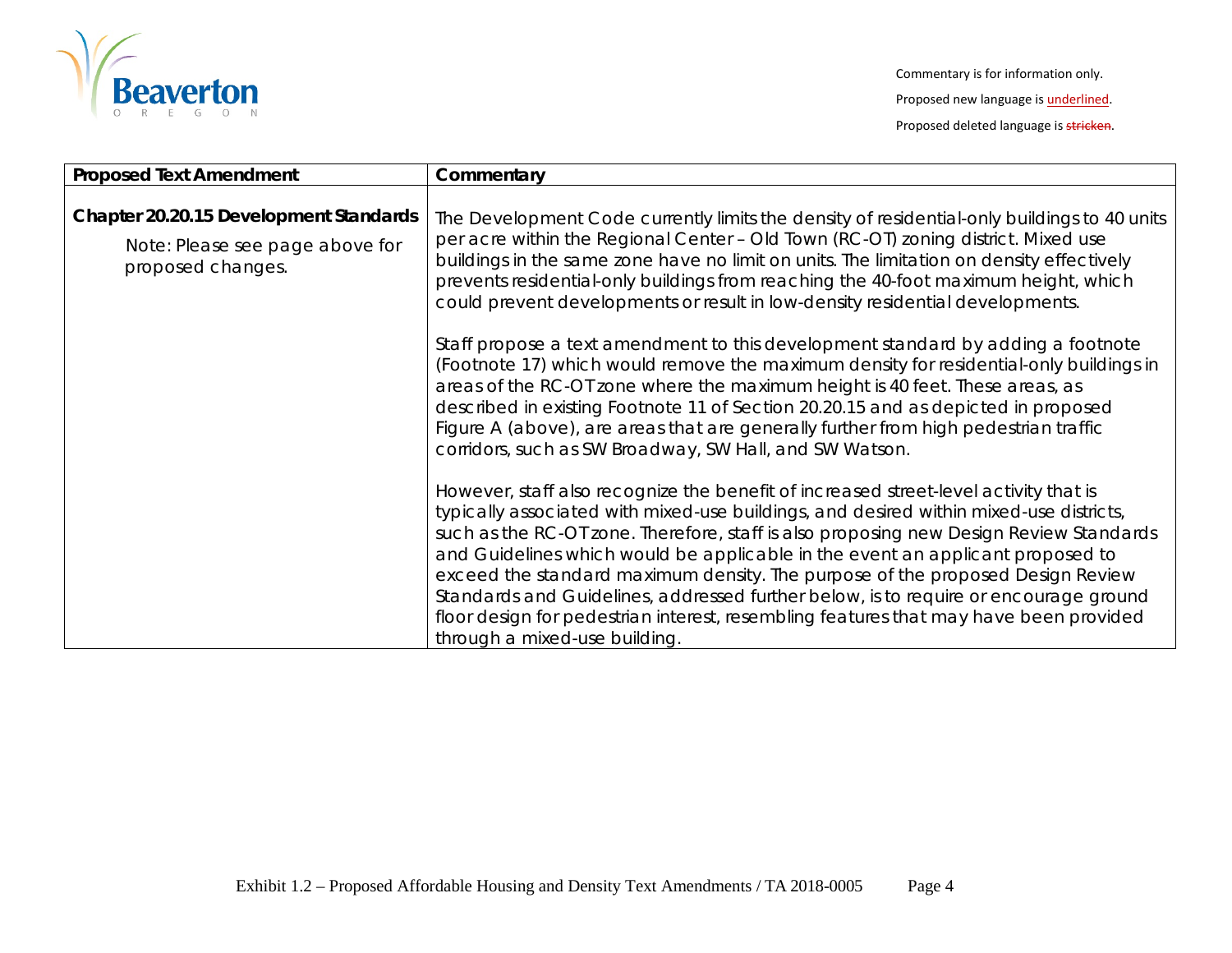

### **Section 2. Chapter 40 – Applications, is amended as follows:**

| <b>Proposed Text Amendment</b>                                                                                                                                                                                                                                                                                                                                                                    | Commentary                                                                                                                                                                                                                |
|---------------------------------------------------------------------------------------------------------------------------------------------------------------------------------------------------------------------------------------------------------------------------------------------------------------------------------------------------------------------------------------------------|---------------------------------------------------------------------------------------------------------------------------------------------------------------------------------------------------------------------------|
| Chapter 40.10.15 Adjustment                                                                                                                                                                                                                                                                                                                                                                       | This component<br>proposes two new land                                                                                                                                                                                   |
| $***$                                                                                                                                                                                                                                                                                                                                                                                             | use applications,                                                                                                                                                                                                         |
| 3.<br>Minor Adjustment - Affordable Housing.                                                                                                                                                                                                                                                                                                                                                      | specifically for<br>development<br>proposals that include<br>regulated affordable                                                                                                                                         |
| $***$                                                                                                                                                                                                                                                                                                                                                                                             | housing. The proposed<br>Minor Adjustment -                                                                                                                                                                               |
| A. <b>Ihreshold.</b> An application for Minor Adjustment<br>Regulated Affordable Housing shall be required<br>when one or more of the following thresholds<br>apply:                                                                                                                                                                                                                              | Affordable Housing<br>and the Major<br>Adjustment-<br>Affordable Housing<br>applications are                                                                                                                              |
| 1.<br>For eligible regulated affordable housing<br>developments, an adjustment up to and<br>including 10% from the numerical Site<br>Development Requirements specified in<br>Chapter 20 (Land Uses). This threshold<br>does not apply to adjustment requests for<br>height where credits have been earned for<br>height increase through Habitat Friendly<br>Development Practices, as described | intended to be<br>additional tools for<br>developers of<br>affordable housing. The<br>proposed applications<br>provide flexibility so<br>some site development<br>standards may be<br>adjusted.                           |
| Section 60.12.40.4., .5., .6., and .7<br>2.<br>For eligible regulated affordable housing<br>development, an adjustment up to and<br>including a 10% from the numerical<br><b>Development Standards for Grading</b><br>specified in Section 60.15.10. (Land Division<br><b>Grading Standards) of this Code.</b><br>Procedure Type. The Type 2 procedure, as described<br>Β.                        | Thresholds for the<br>proposed Minor<br>Adjustment-<br>Affordable Housing<br>application resemble<br>those of the existing<br>Minor Adjustment<br>application. However,<br>the threshold involving<br>adjustments to Food |
| in Section 50.40. of this Code, shall apply to an<br>application for Minor Adjustment - Affordable<br>Housing. The decision making authority is the<br>Director.                                                                                                                                                                                                                                  | Cart Pod standards has<br>been removed as it is<br>not applicable.                                                                                                                                                        |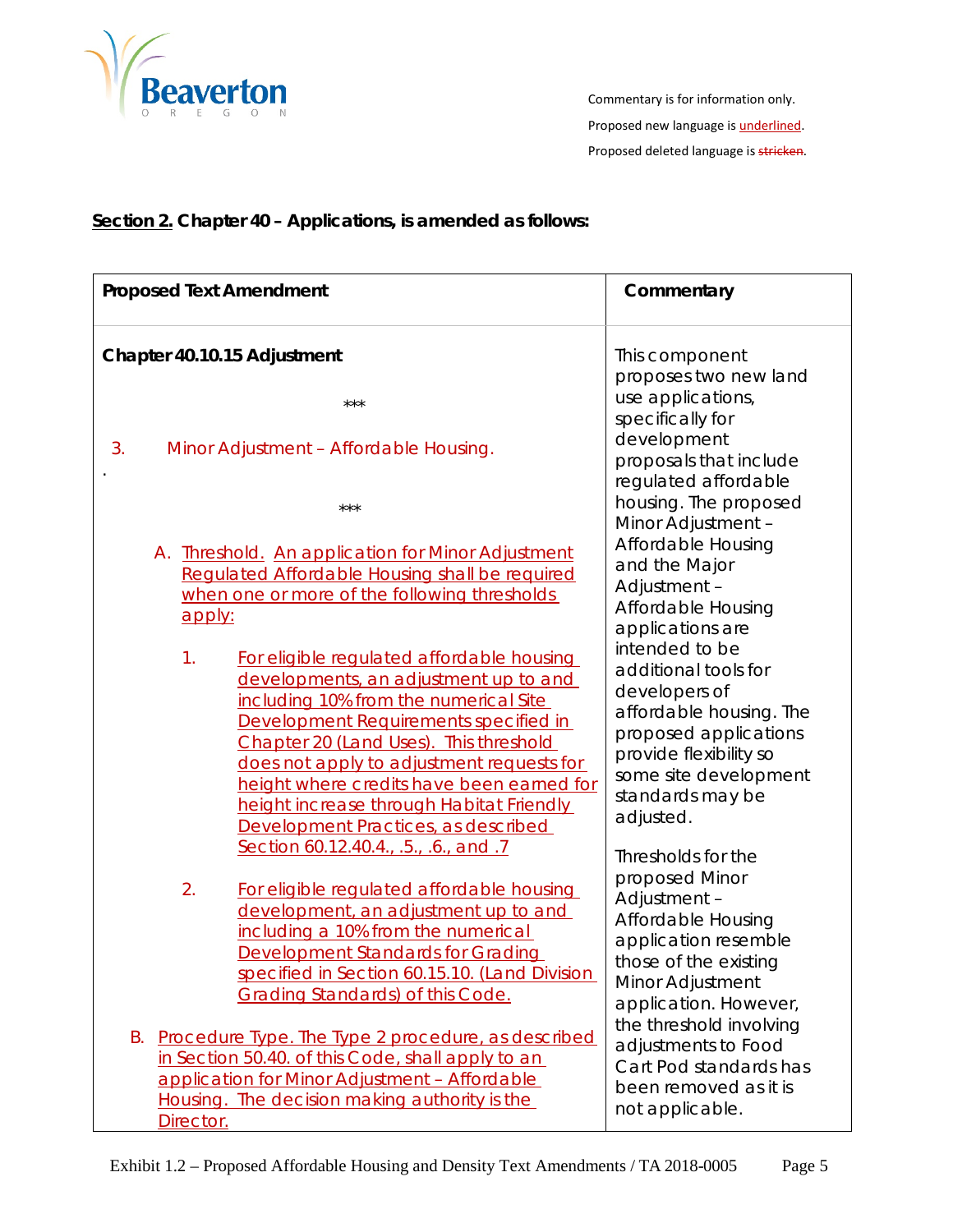

| <b>Proposed Text Amendment</b> |                                                                                                                                                                                                                                                                    | Commentary                                                                                                                                 |
|--------------------------------|--------------------------------------------------------------------------------------------------------------------------------------------------------------------------------------------------------------------------------------------------------------------|--------------------------------------------------------------------------------------------------------------------------------------------|
|                                | C. Approval Criteria. In order to approve a Minor<br>Adjustment - Affordable Housing application, the<br>decision making authority shall make findings of fact<br>based on evidence provided by the applicant<br>demonstrating that all the following criteria are | Most of the proposed<br>approval criteria have<br>been borrowed from<br>the existing application<br>for Minor Adjustment.                  |
| satisfied:<br>1.               | The proposal satisfies the<br>threshold requirements for a<br>Minor Adjustment - Affordable<br><b>Housing application.</b>                                                                                                                                         | One difference is that<br>the approval criteria<br>requiring the<br>demonstration of site-<br>specific hardships were                      |
| 2.                             | The application complies with all<br>applicable submittal<br>requirements as specified in<br>Section 50.25.1. and includes all<br>applicable City application<br>fees.                                                                                             | not included.<br>Developers of<br>affordable housing<br>may face<br>Development Code<br>obstacles that are not<br>necessarily related to a |
| 3.                             | Granting the adjustment as part<br>of the overall proposal will not<br>obstruct pedestrian or vehicular<br>movement.                                                                                                                                               | challenging site. For<br>example, to receive<br>adequate funding, the<br>proposal must contain<br>a certain number of                      |
| 4.                             | If more than one adjustment<br>and/or variance is being<br>requested concurrently, the<br>cumulative effect of the<br>modifications will result in a<br>proposal which is still consistent<br>with the overall purpose of the<br>applicable zoning district.       | units and therefore<br>requires an adjustment<br>to density or height to<br>accommodate the<br>additional units<br>needed.                 |
| 5.                             | The proposal incorporates<br>building, structure, or site design<br>features or some combination<br>thereof that compensate for the<br>requested adjustment.                                                                                                       |                                                                                                                                            |
| 6.                             | The proposal is consistent with all<br>applicable provisions of Chapter<br>20 (Land Uses) unless applicable                                                                                                                                                        |                                                                                                                                            |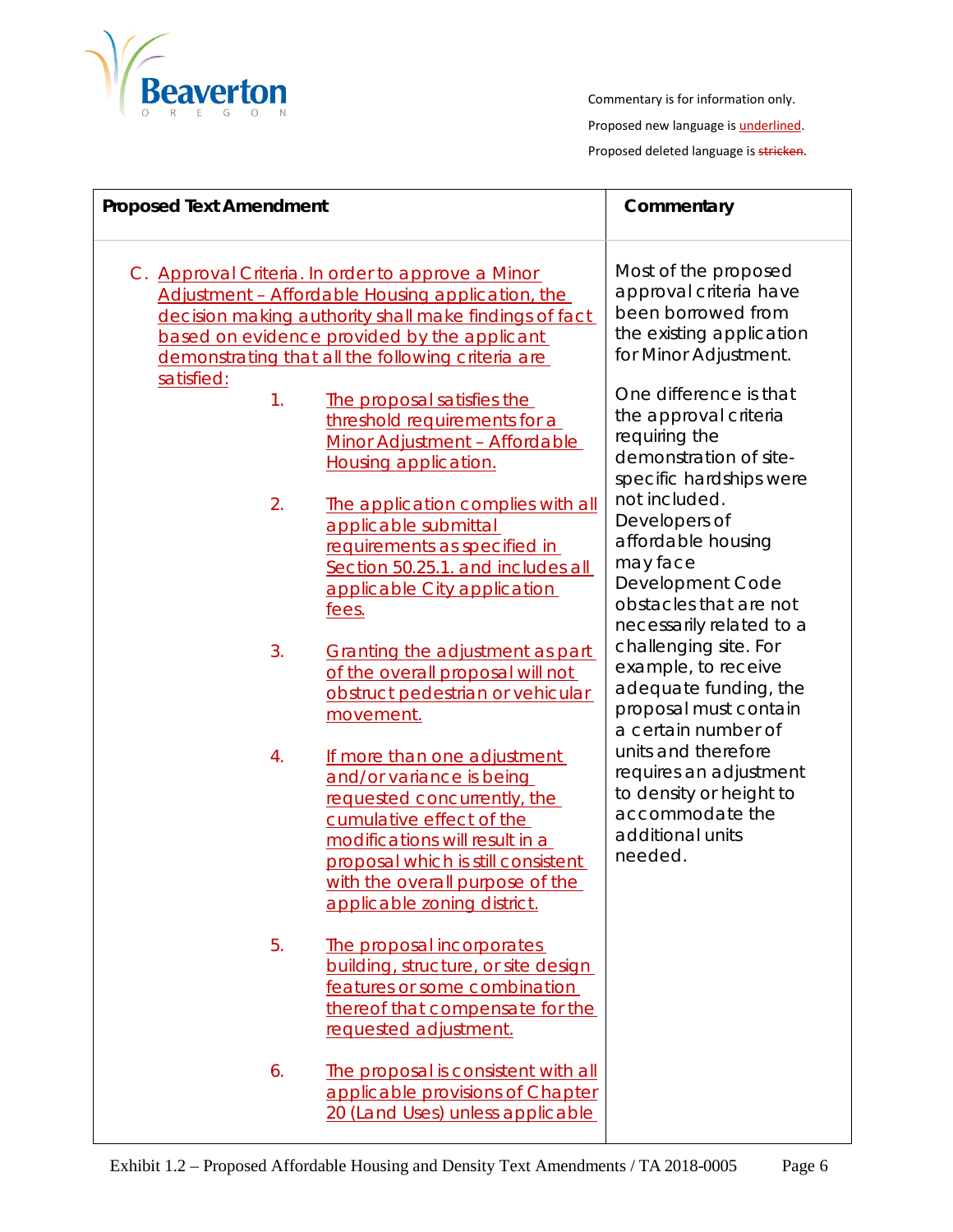

| <b>Proposed Text Amendment</b> |                                                                                                                                                                                                                                                                                                                                                                                                                                                                                                                                           | Commentary                                                                                        |
|--------------------------------|-------------------------------------------------------------------------------------------------------------------------------------------------------------------------------------------------------------------------------------------------------------------------------------------------------------------------------------------------------------------------------------------------------------------------------------------------------------------------------------------------------------------------------------------|---------------------------------------------------------------------------------------------------|
|                                | provisions are modified by<br>means of one or more<br>Adjustment, Variance, Planned<br>Unit Development applications<br>that already have been<br>approved or are considered<br>concurrently with the subject<br>proposal.                                                                                                                                                                                                                                                                                                                |                                                                                                   |
| 7.                             | The proposal is consistent with all<br>applicable provisions of Chapter<br>60 (Special Requirements) and<br>that all improvements,<br>dedications, or both required by<br>the applicable provisions of<br>Chapter 60 (Special<br>Requirements) are provided or<br>can be provided in rough<br>proportion to the identified<br>impact(s) of the proposal.                                                                                                                                                                                  |                                                                                                   |
| 8.                             | Adequate means are provided<br>or can be provided to ensure<br>continued periodic<br>maintenance and necessary<br>normal replacement of the<br>following private common<br>facilities and areas: drainage<br>ditches, roads and other<br>improved rights-of-way<br>structures, recreation facilities,<br>landscaping, fill and excavation<br>areas, screening and fencing,<br>ground cover, garbage and<br>recycling storage areas and<br>other facilities, not subject to<br>periodic maintenance by the<br>City or other public agency. | Similar to existing                                                                               |
| 9.                             | If the proposal includes lot area<br>averaging as specified in<br>Section 20.05.15.D, the request<br>for the Minor Adjustment -                                                                                                                                                                                                                                                                                                                                                                                                           | Adjustment approval<br>criteria 13, proposed<br>approval criteria 9 is<br>intended to prevent the |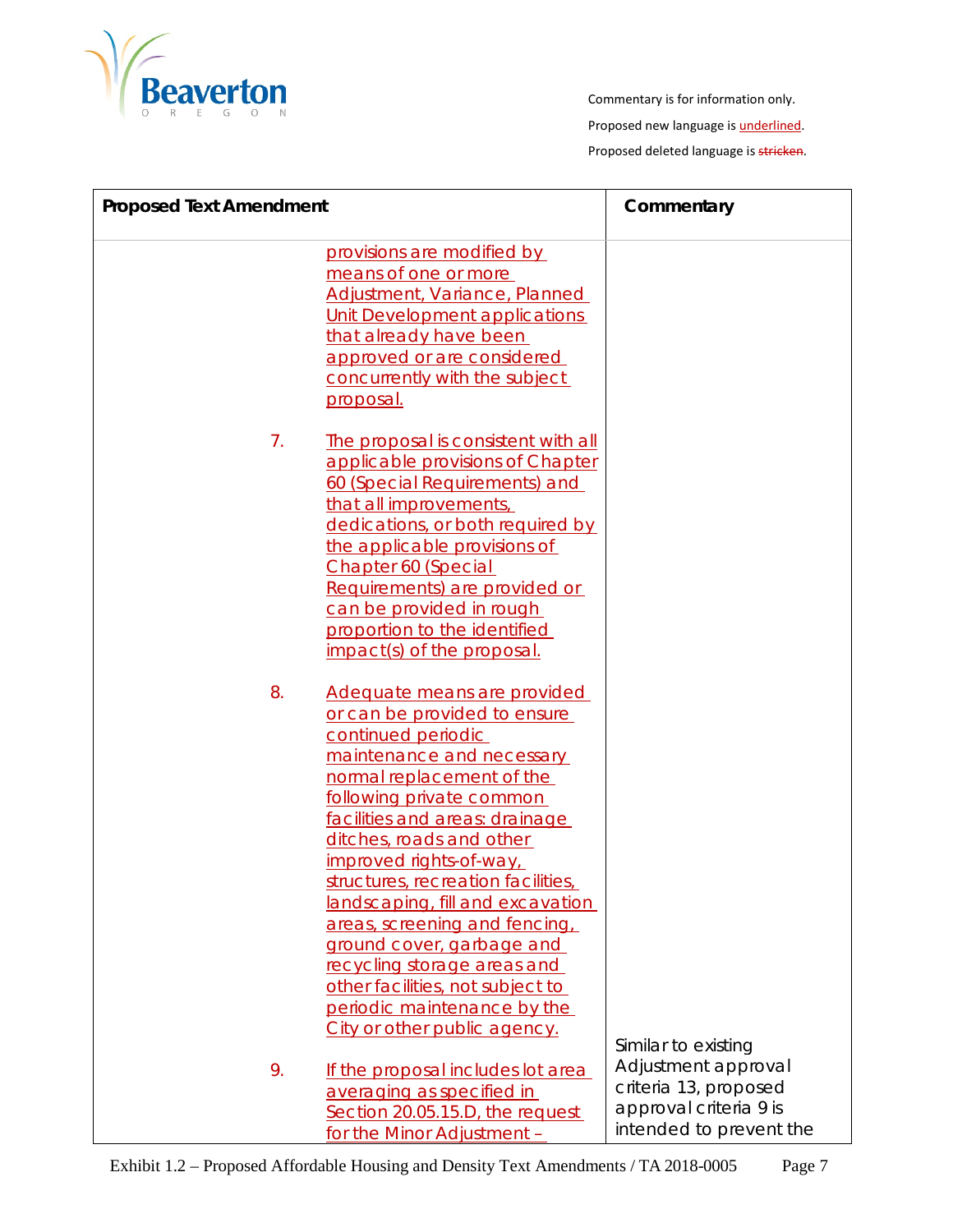

Commentary is for information only.

Proposed new language is **underlined**.

Proposed deleted language is stricken.

|    | <b>Proposed Text Amendment</b> |                                                                                                                                                                                                                                                                                                                                                                                                                                                                                                                                                                                           | Commentary                                                                                                                                  |
|----|--------------------------------|-------------------------------------------------------------------------------------------------------------------------------------------------------------------------------------------------------------------------------------------------------------------------------------------------------------------------------------------------------------------------------------------------------------------------------------------------------------------------------------------------------------------------------------------------------------------------------------------|---------------------------------------------------------------------------------------------------------------------------------------------|
|    |                                | Affordable Housing is not for an<br>adjustment to minimum land<br>area standards.                                                                                                                                                                                                                                                                                                                                                                                                                                                                                                         | same standards from being<br>modified multiple times<br>through different methods<br>provided in the                                        |
|    | 10.                            | <b>Applications and documents</b><br>related to the request, which will<br>require further City approval,<br>shall be submitted to the City in<br>the proper sequence.                                                                                                                                                                                                                                                                                                                                                                                                                    | Development Code,<br>specifically lot size if the<br>development is already<br>proposing to reduce lot<br>size by averaging their<br>sizes. |
|    | Conference.                    | D. Submission Requirements. An application for a Minor<br>Adjustment - Affordable Housing shall be made by<br>the owner of the subject property, or the owner's<br>authorized agent, on a form provided by the<br>Director and shall be filed with the Director. The<br>Minor Adjustment - Affordable Housing application<br>shall be accompanied by the information required<br>by the application form, and by Section 50.25.<br>(Application Completeness), verification, of<br>regulated affordable housing status, and any other<br>information identified through a Pre-Application |                                                                                                                                             |
| Е. |                                | <b>Conditions of Approval. The decision making</b><br>authority may impose conditions on the approval of<br>a Minor Adjustment - Affordable Housing application<br>to ensure compliance with the approval criteria.                                                                                                                                                                                                                                                                                                                                                                       |                                                                                                                                             |
| F. |                                | Appeal of a Decision. Refer to Section 50.65.                                                                                                                                                                                                                                                                                                                                                                                                                                                                                                                                             |                                                                                                                                             |
|    |                                | G. Expiration of a Decision. Refer to Section 50.90.                                                                                                                                                                                                                                                                                                                                                                                                                                                                                                                                      |                                                                                                                                             |
|    |                                | H. Extension of a Decision. Refer to Section 50.93.                                                                                                                                                                                                                                                                                                                                                                                                                                                                                                                                       |                                                                                                                                             |
|    |                                | $***$                                                                                                                                                                                                                                                                                                                                                                                                                                                                                                                                                                                     |                                                                                                                                             |
| 4. |                                | Major Adjustment - Affordable Housing.                                                                                                                                                                                                                                                                                                                                                                                                                                                                                                                                                    |                                                                                                                                             |
|    |                                | $***$<br>A. Threshold. An application for Major Adjustment -<br>Affordable Housing shall be required when one or<br>more of the following thresholds apply:                                                                                                                                                                                                                                                                                                                                                                                                                               | Unlike the existing<br><b>Major Adjustment</b><br>application, the<br>proposed threshold 1                                                  |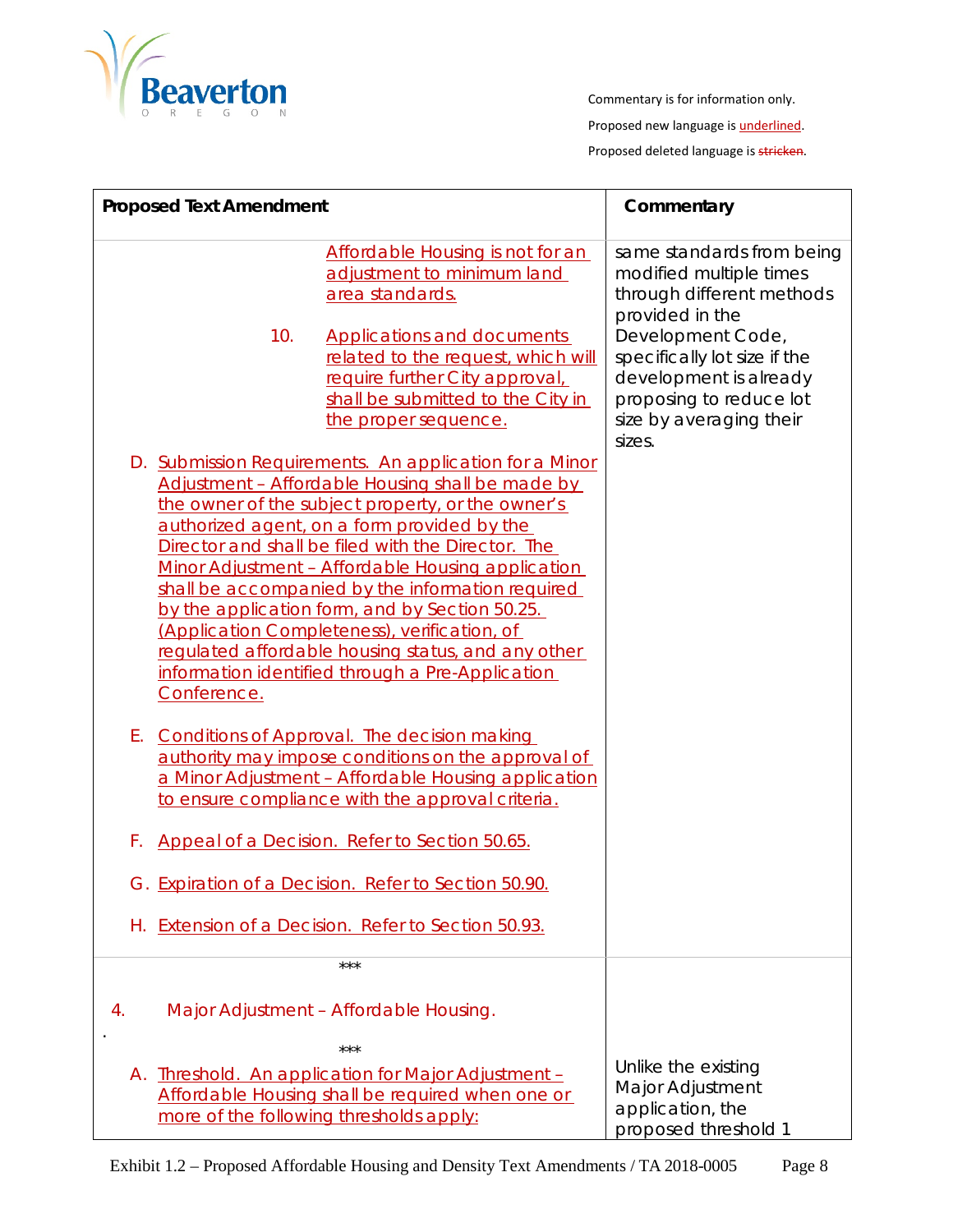

| <b>Proposed Text Amendment</b> |                                                                                                                                                                                                                                                                                                                                                                                                                                                                                                                                                                                                                                                                                                                                                                                                                                                                                                                                                                                                                                               | Commentary                                                                                                                                                                                                                                                                                                                                                                                                                                                                                                                                                                                      |
|--------------------------------|-----------------------------------------------------------------------------------------------------------------------------------------------------------------------------------------------------------------------------------------------------------------------------------------------------------------------------------------------------------------------------------------------------------------------------------------------------------------------------------------------------------------------------------------------------------------------------------------------------------------------------------------------------------------------------------------------------------------------------------------------------------------------------------------------------------------------------------------------------------------------------------------------------------------------------------------------------------------------------------------------------------------------------------------------|-------------------------------------------------------------------------------------------------------------------------------------------------------------------------------------------------------------------------------------------------------------------------------------------------------------------------------------------------------------------------------------------------------------------------------------------------------------------------------------------------------------------------------------------------------------------------------------------------|
| 1.<br>2.<br>3.                 | For eligible regulated affordable housing<br>developments, an adjustment of more<br>than 10% and up to and including 50%<br>adjustment from the numerical Site<br>Development Requirement specified in<br>Chapter 20 (Land Uses) except for height<br>standards, which shall be limited to a 25%<br>adjustment. Density shall be limited to a<br>25% adjustment in Residential Zoning<br>Districts. This threshold does not apply to<br>adjustment requests for height where<br>credits have been earned for height<br>increase through Habitat Friendly<br>Development Practices, as described<br>Section 60.12.40.4., .5., .6., and .7.<br>For eligible regulated affordable housing<br>developments, an adjustment of more<br>than 10% and up to and including 50%<br>adjustment from the numerical<br>Development Standards for Grading<br>specified in Section 60.15.10. (Land Division<br><b>Grading Standards) of this Code.</b><br>Any change from the numerical<br>requirements contained in Section 60.30.<br>(Off-Street Parking). | for Major Adjustment -<br>Affordable Housing,<br>recommends placing a<br>more restrictive limit on<br>possible adjustments to<br>height, and density<br>within Residential<br>Zoning Districts.<br>Maximum height<br>standards range from<br>35-feet to 120-feet.<br>Allowing a 50%<br>increase in height, and<br>density within<br><b>Residential Zoning</b><br>Districts, without a site-<br>specific hardship, can<br>result in buildings that<br>no longer conform to<br>the intended scale of<br>the zoning district. The<br>same concern applies<br>to density increases of<br>up to 50%. |
|                                | B. Procedure Type. The Type 3 procedure, as<br>described in Section 50.45. of this Code, shall apply<br>to an application for Major Adjustment - Affordable<br>Housing. The decision making authority will be the<br><b>Planning Commission.</b>                                                                                                                                                                                                                                                                                                                                                                                                                                                                                                                                                                                                                                                                                                                                                                                              |                                                                                                                                                                                                                                                                                                                                                                                                                                                                                                                                                                                                 |
| satisfied:                     | C. Approval Criteria. In order to approve a Major<br>Adjustment - Affordable Housing application, the<br>decision making authority shall make findings of fact<br>based on evidence provided by the applicant<br>demonstrating that all the following criteria are                                                                                                                                                                                                                                                                                                                                                                                                                                                                                                                                                                                                                                                                                                                                                                            |                                                                                                                                                                                                                                                                                                                                                                                                                                                                                                                                                                                                 |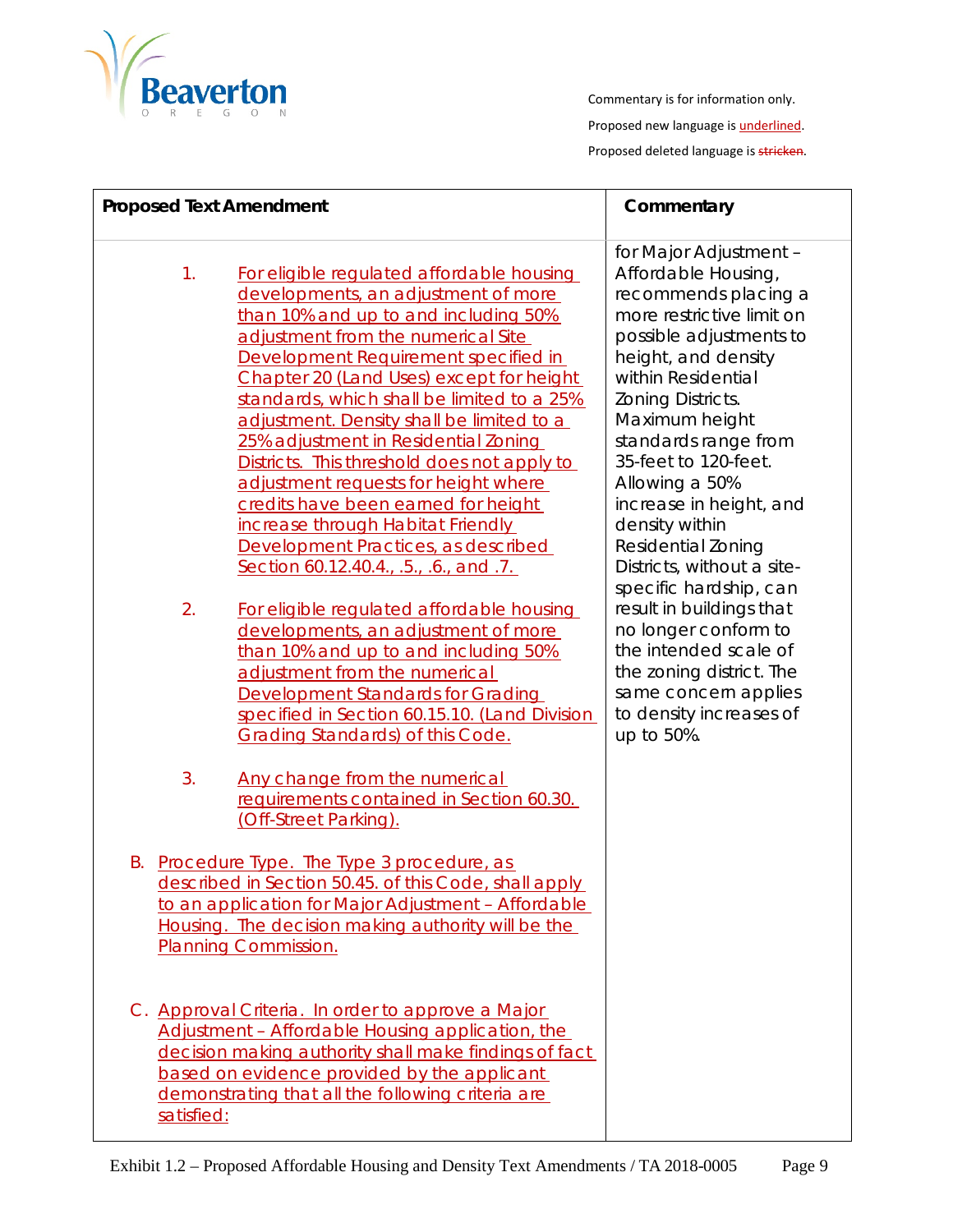

| <b>Proposed Text Amendment</b> |                                                                                                                                                                                                                                                                                                                              | Commentary |
|--------------------------------|------------------------------------------------------------------------------------------------------------------------------------------------------------------------------------------------------------------------------------------------------------------------------------------------------------------------------|------------|
| 1.                             | The proposal satisfies the threshold<br>requirements for a Major Adjustment -<br><b>Affordable Housing application.</b>                                                                                                                                                                                                      |            |
| 2.                             | The application complies with all<br>applicable submittal requirements as<br>specified in Section 50.25.1. and includes<br>all applicable City application fees.                                                                                                                                                             |            |
| 3.                             | Granting the adjustment as part of the<br>overall proposal will not obstruct<br>pedestrian or vehicular movement.                                                                                                                                                                                                            |            |
| 4.                             | If more than one adjustment and/or<br>variance is being requested concurrently,<br>the cumulative effect of the modifications<br>will result in a proposal which is still<br>consistent with the overall purpose of the<br>applicable zoning district.                                                                       |            |
| 5.                             | The proposal incorporates building,<br>structure, or site design features or some<br>combination thereof that compensate for<br>the requested adjustment.                                                                                                                                                                    |            |
| 6.                             | The proposal is consistent with all<br>applicable provisions of Chapter 20 (Land<br>Uses) unless applicable provisions are<br>modified by means of one or more<br>applications that already have been<br>approved or are considered concurrently<br>with the subject proposal.                                               |            |
| 7 <sub>1</sub>                 | The proposal is consistent with all<br>applicable provisions of Chapter 60<br>(Special Requirements) and all<br>improvements, dedications, or both<br>required by the applicable provisions of<br>Chapter 60 (Special Requirements) are<br>provided or can be provided in rough<br>proportion to the identified impact(s) of |            |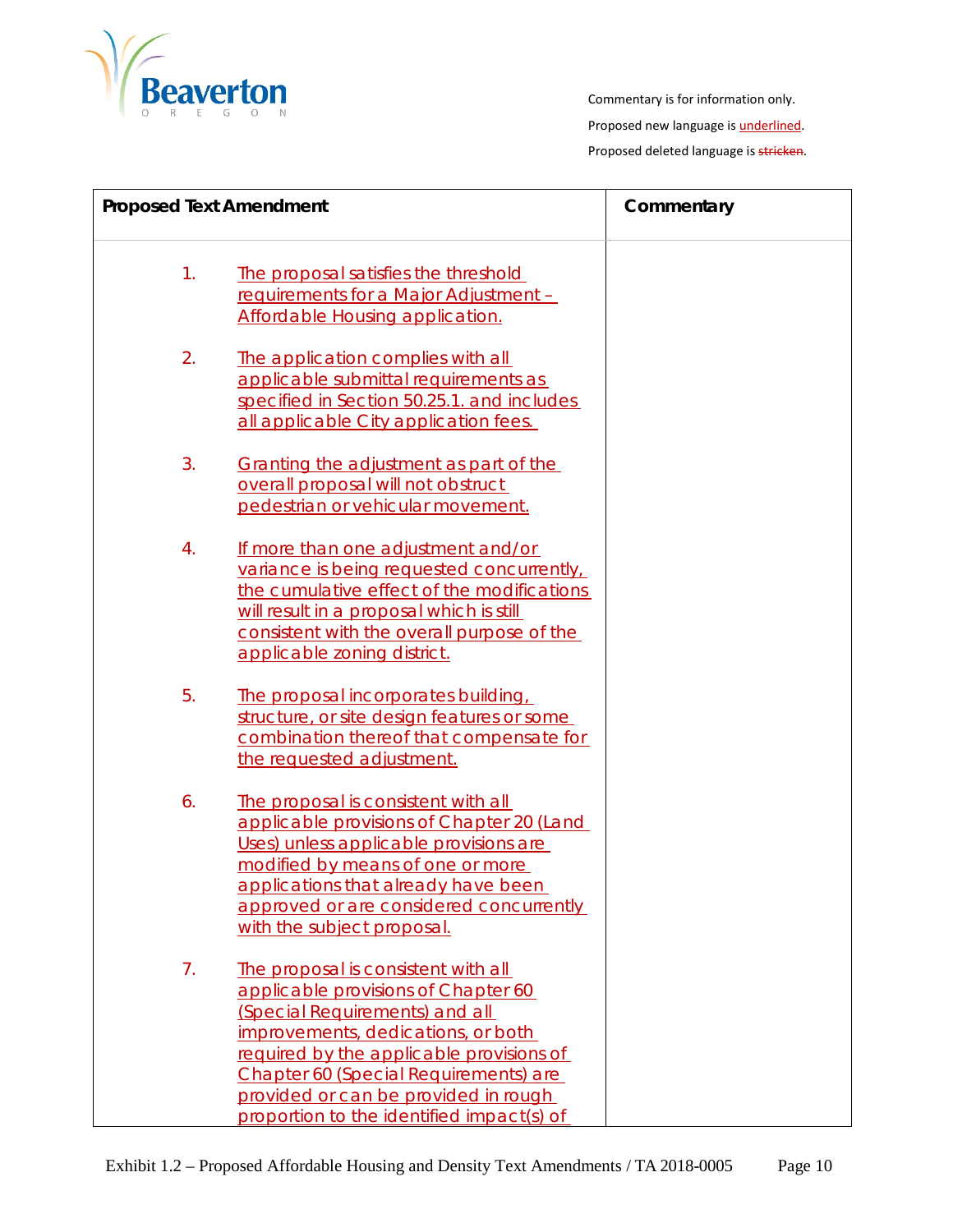

| <b>Proposed Text Amendment</b> |                                                                                                                                                                                                                                                                                                                                                                                                                                                                                                                                                                                                                                                                                                                                                                                                                           | Commentary                                                                                                                                                                                                                                                                                                                                                                                                                                                                 |
|--------------------------------|---------------------------------------------------------------------------------------------------------------------------------------------------------------------------------------------------------------------------------------------------------------------------------------------------------------------------------------------------------------------------------------------------------------------------------------------------------------------------------------------------------------------------------------------------------------------------------------------------------------------------------------------------------------------------------------------------------------------------------------------------------------------------------------------------------------------------|----------------------------------------------------------------------------------------------------------------------------------------------------------------------------------------------------------------------------------------------------------------------------------------------------------------------------------------------------------------------------------------------------------------------------------------------------------------------------|
| 8.                             | the proposal.<br>In the case of an adjustment to the<br>numerical requirements contained in<br>Section 60.30. (Off-Street Parking), any part<br>of the site of the proposed development<br>shall be connected by a public route that<br>is no longer than one-quarter mile from a<br>bus transit stop that has 20-minute or more<br>frequent peak-hour transit service or<br>connected by a public route that is no<br>longer than one-half mile to a light-rail<br>platform. Alternatively, the application<br>shall provide a parking analysis<br>demonstrating that the actual parking<br>needs of the development can be<br>accommodated onsite. The parking<br>analysis shall include examples from at<br>least two other comparable<br>developments. Additional examples may<br>be required by the City Engineer or | Requests for vehicle<br>parking space<br>reductions must be<br>accompanied by<br>additional information<br>demonstrating how the<br>proposal can still be<br>appropriately served<br>by sufficient<br>transportation options.<br>Proposed approval<br>criterion 8 requires that<br>the project site be<br>located in an area<br>served by frequent<br>transit, intended to<br>provide an alternative<br>to driving, or<br>demonstrate how other<br>similar projects needed |
| 9.<br>10.                      | designee.<br>Adequate means are provided or can be<br>provided to ensure continued periodic<br>maintenance and necessary normal<br>replacement of the following private<br>common facilities and areas: drainage<br>ditches, roads and other improved rights-<br>of-way, structures, recreation facilities,<br>landscaping, fill and excavation areas,<br>screening and fencing, ground cover,<br>garbage and recycling storage areas and<br>other facilities, not subject to periodic<br>maintenance by the City or other public<br>agency.<br>If the proposal includes lot area averaging<br>as specified in Section 20.05.15.D, the<br>request for the Major Adjustment -<br>Affordable Housing is not for an adjustment<br>to minimum land area standards.                                                            | less parking than<br>required by the<br>Development Code.                                                                                                                                                                                                                                                                                                                                                                                                                  |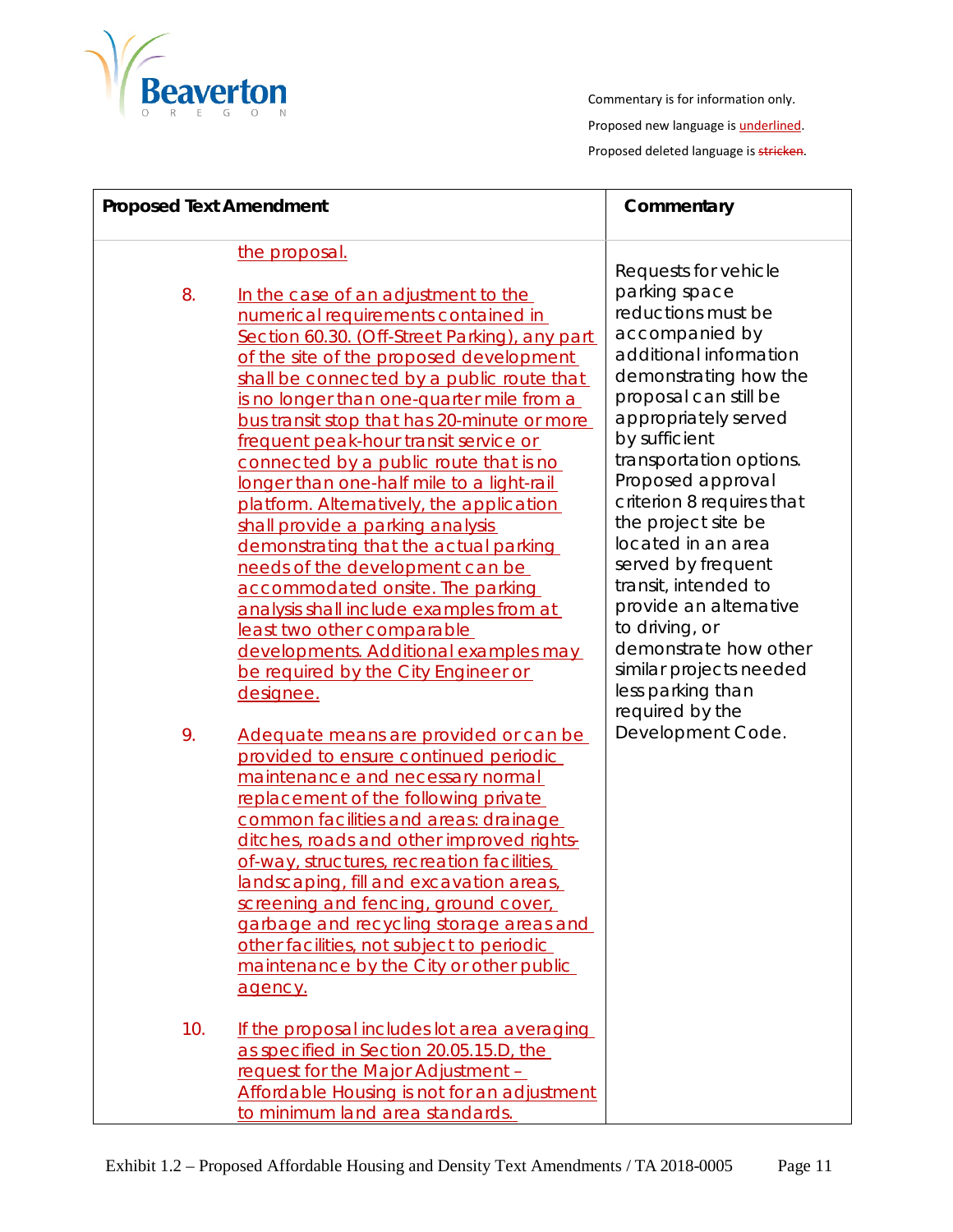

| <b>Proposed Text Amendment</b>                                                                                                                                                                                                                                                                                                                                                                                                                                                                                                                                                                          | Commentary |
|---------------------------------------------------------------------------------------------------------------------------------------------------------------------------------------------------------------------------------------------------------------------------------------------------------------------------------------------------------------------------------------------------------------------------------------------------------------------------------------------------------------------------------------------------------------------------------------------------------|------------|
| D. Submission Requirements. An application for a Major<br>Adjustment - Affordable Housing shall be made by<br>the owner of the subject property, or the owner's<br>authorized agent, on a form provided by the<br>Director and shall be filed with the Director. The<br>Major Adjustment - Affordable Housing application<br>shall be accompanied by the information required<br>by the application form, and by Section 50.25.<br>(Application Completeness), verification of<br>regulated affordable housing status, and any other<br>information identified through a Pre-Application<br>Conference. |            |
| Е.<br><b>Conditions of Approval. The decision making</b><br>authority may impose conditions on the approval of<br>a Major Adjustment - Affordable Housing<br>application to ensure compliance with the approval<br>criteria.                                                                                                                                                                                                                                                                                                                                                                            |            |
| Appeal of a Decision. Refer to Section 50.70.<br>F.                                                                                                                                                                                                                                                                                                                                                                                                                                                                                                                                                     |            |
| G. Expiration of a Decision. Refer to Section 50.90                                                                                                                                                                                                                                                                                                                                                                                                                                                                                                                                                     |            |
| Extension of a Decision. Refer to Section 50.93<br>Н.                                                                                                                                                                                                                                                                                                                                                                                                                                                                                                                                                   |            |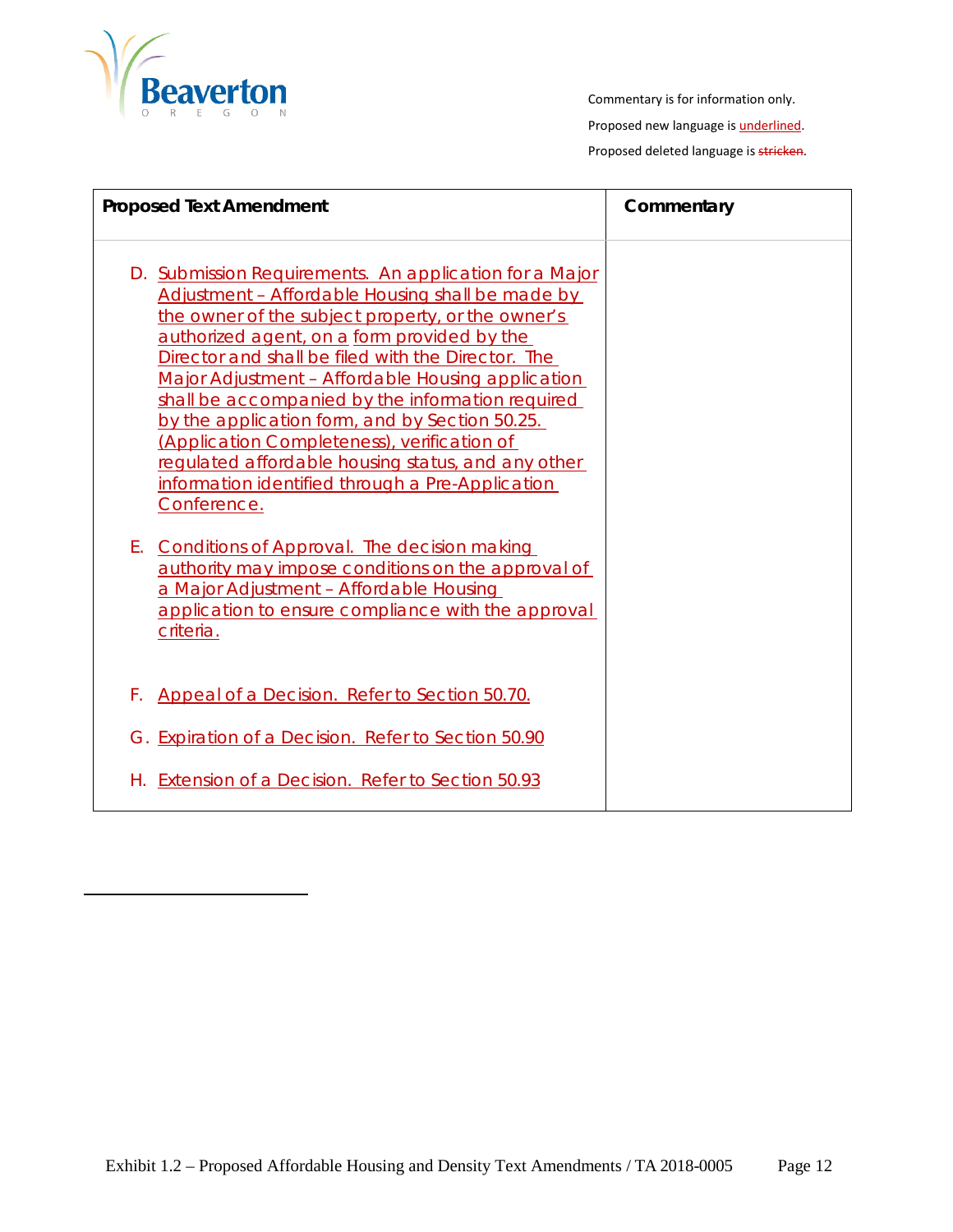

## **Section 3. Chapter 50 – Procedures, is amended as follows:**

| Chapter 50.90.1.B Expiration of a Decision<br>***<br>1. Except as otherwise specifically provided in a specific<br>decision or in this Code, a final decision made pursuant to<br>this Chapter shall expire automatically on the following<br>schedule unless the approval is enacted either through<br>construction or establishment of use within the specified<br>time period. | Consistent with the<br>other Adjustment<br>applications, staff is<br>proposing to set the<br>applications' expiration<br>dates within two years<br>of a final decision<br>issuance. |
|-----------------------------------------------------------------------------------------------------------------------------------------------------------------------------------------------------------------------------------------------------------------------------------------------------------------------------------------------------------------------------------|-------------------------------------------------------------------------------------------------------------------------------------------------------------------------------------|
| B. Two (2) years from the effective date of decision:<br>Major Adjustment (Section 40.10.15.3.2)<br>Major Adjustment - Affordable Housing (40.10.15.4)<br>Minor Adjustment - Affordable Housing (40.10.15.3)                                                                                                                                                                      | Staff identified an error<br>referencing the Major<br>Adjustment section<br>and is proposing to<br>make the correction<br>with this text<br>amendment to avoid                      |
|                                                                                                                                                                                                                                                                                                                                                                                   | conflicting information.                                                                                                                                                            |

**Section 4. Chapter 60 – Special Requirements, is amended as follows:**

| <b>Proposed Text Amendment</b>                                                                                                                                                                                                                                                               | Commentary                                                                                           |
|----------------------------------------------------------------------------------------------------------------------------------------------------------------------------------------------------------------------------------------------------------------------------------------------|------------------------------------------------------------------------------------------------------|
| Chapter 60.05.15 Building Design and Orientation Standards<br>$***$                                                                                                                                                                                                                          | Staff proposes to add<br>new design standards<br>to Section 60.05.15                                 |
| Ground floor elevations on eligible residential-only<br>10.<br>buildings.                                                                                                                                                                                                                    | <b>Building Design and</b><br>Orientation Standards.<br>Currently, buildings<br>used exclusively for |
| $***$                                                                                                                                                                                                                                                                                        | residential use in<br>commercial and<br>multiple-use zones, are                                      |
| A. Eligible residential-only buildings are buildings which<br>are located within the portions of the RC-OT zoning<br>district where the maximum standard height is 40 feet,<br>as described in footnote 11 of Section 20.20.15 and<br>illustrated in Figure A. Residential-only buildings in | exempt from ground<br>floor elevation<br>standards outlined in<br>Section 60.05.15.8.                |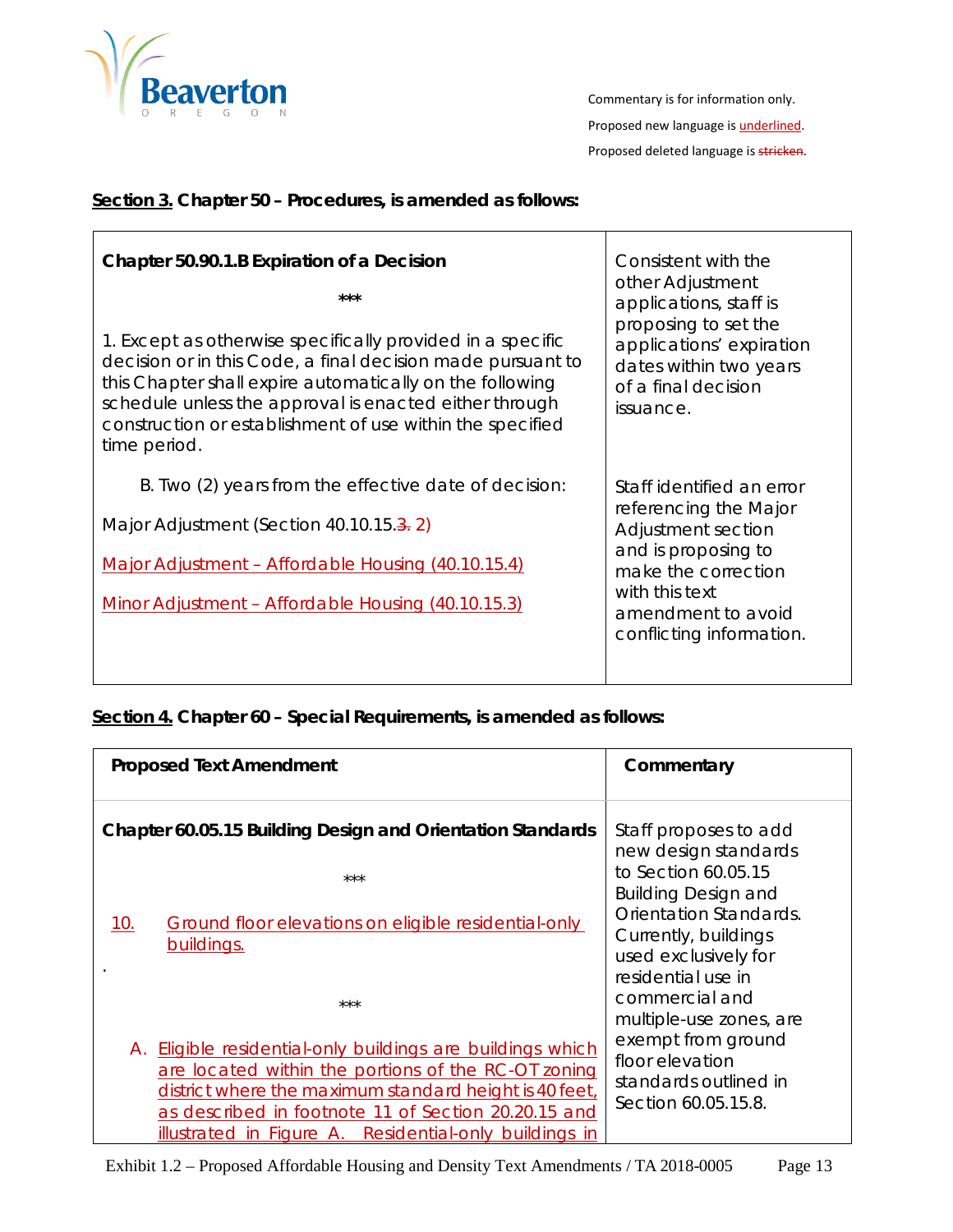

| <b>Proposed Text Amendment</b>                                                                                                                                                                                                                                                                                                                                                               | Commentary                                                                                                                                                                             |
|----------------------------------------------------------------------------------------------------------------------------------------------------------------------------------------------------------------------------------------------------------------------------------------------------------------------------------------------------------------------------------------------|----------------------------------------------------------------------------------------------------------------------------------------------------------------------------------------|
| these areas are not subject to the density limit if at<br>least 50 percent of each elevation visible from and<br>within 200 feet of a public street, Major Pedestrian<br>Route, public park, public plaza or public open space<br>contains one or both of the following methods of<br>providing ground-floor pedestrian interest:<br>Locate ancillary residential uses, such as a<br>$\perp$ | The proposed design<br>standards, which are<br>for residential-only<br>developments seeking<br>to exceed the 40-unit-<br>per-acre maximum<br>density, promote                          |
| leasing office, fitness room, lobby,<br>community room or combination of those<br>ancillary spaces, on the ground level that<br>meet the following standards:                                                                                                                                                                                                                                | ground floors designed<br>with more pedestrian-<br>oriented features.<br>The proposed design                                                                                           |
| a. Fifty (50) percent of the ground-<br>floor elevation area, as measured<br>between 2 feet above grade and<br>12 feet above grade, is<br>permanently treated with clear and<br>transparent glass with a visible<br>transmittance of 60 percent or<br>greater.                                                                                                                               | standards provide two<br>primary methods of<br>achieving greater<br>ground floor pedestrian<br>interest. One of those<br>ways is by locating<br>active uses on the<br>ground level and |
| b. The ancillary spaces must be<br>designed for active human usage<br>rather than building systems or<br>storage and shall not include<br>inactive spaces such as storage<br>rooms, utility rooms and<br>mechanical rooms. This does not<br>prohibit incidental storage inside<br>offices or other active ancillary<br>rooms.                                                                | allowing those uses to<br>be visible from the<br>street.                                                                                                                               |
| c. Vehicle parking areas cannot be<br>used to satisfy this criteria.                                                                                                                                                                                                                                                                                                                         | Alternately, or in<br>addition to the method<br>described above, the                                                                                                                   |
| Provide ground floor units that meet<br>2.                                                                                                                                                                                                                                                                                                                                                   | ground floor pedestrian                                                                                                                                                                |
| the following standards:                                                                                                                                                                                                                                                                                                                                                                     | interest can be                                                                                                                                                                        |
| a. Each unit's primary pedestrian entry<br>shall have access to and from the<br>adjacent public right of way.                                                                                                                                                                                                                                                                                | accomplished by<br>providing entrances to<br>the ground floor units                                                                                                                    |
| b. Each unit's entry shall not be                                                                                                                                                                                                                                                                                                                                                            | from the adjacent<br>right-of-way. This                                                                                                                                                |
| elevated more than 4 feet above                                                                                                                                                                                                                                                                                                                                                              |                                                                                                                                                                                        |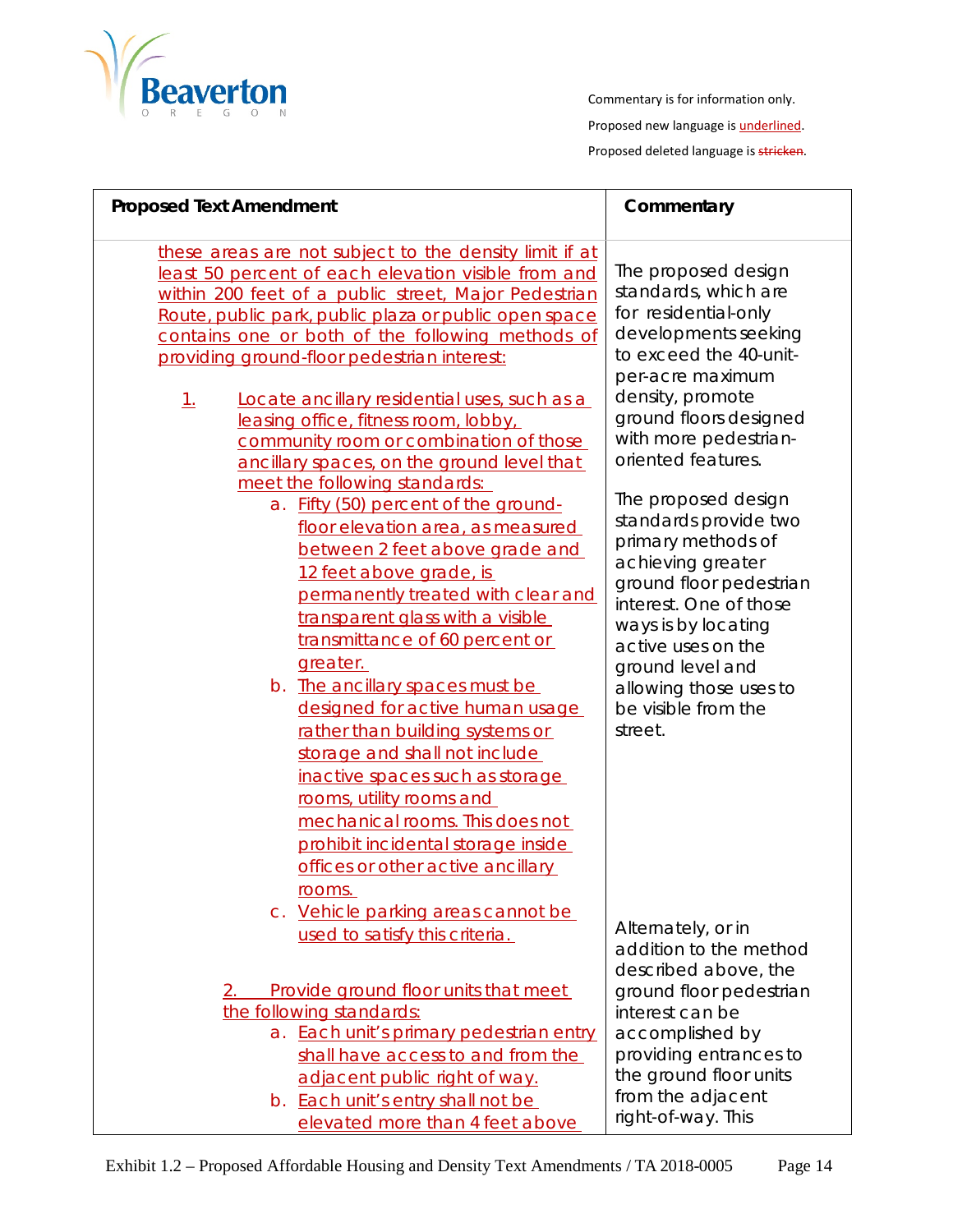

| <b>Proposed Text Amendment</b> |                                                                                                                                                                                                                                                                                                                                                                                                                                                                                                                                                                                                                                                                                                                                                                                                                                          | Commentary                                                                                                                                                                                                                                                                                                                                                                                                                                                                                                                                                                                                       |
|--------------------------------|------------------------------------------------------------------------------------------------------------------------------------------------------------------------------------------------------------------------------------------------------------------------------------------------------------------------------------------------------------------------------------------------------------------------------------------------------------------------------------------------------------------------------------------------------------------------------------------------------------------------------------------------------------------------------------------------------------------------------------------------------------------------------------------------------------------------------------------|------------------------------------------------------------------------------------------------------------------------------------------------------------------------------------------------------------------------------------------------------------------------------------------------------------------------------------------------------------------------------------------------------------------------------------------------------------------------------------------------------------------------------------------------------------------------------------------------------------------|
|                                | the grade of the adjacent right-of-<br>way.<br>c. A direct path, having a minimum<br>width of 5 feet, shall connect the<br>adjacent right of way with the<br>primary entrance.                                                                                                                                                                                                                                                                                                                                                                                                                                                                                                                                                                                                                                                           | method distributes<br>pedestrian activity<br>along a greater portion<br>of the frontage as<br>opposed to<br>concentrating it with<br>one or a few main                                                                                                                                                                                                                                                                                                                                                                                                                                                           |
|                                | d. Up to two (2) abutting connections<br>may be combined.<br>e. Separate the street-facing ground-<br>floor units by incorporating one of<br>the following elements:<br>Provide a front porch for<br>İ.<br>each street-facing ground-<br>floor unit, having a minimum<br>size of 48 square feet, with<br>minimum dimensions to<br>accommodate a 5-foot-by-<br>6-foot rectangle inside the<br>porch area. If the porch is<br>recessed from the adjacent<br>right of way, the area<br>between the porch and right<br>of-way shall be a minimum<br>of 2 feet wide and<br>landscaped. The<br>landscaping shall include<br>one or a combination of low-<br>height plants, shrubs, and<br>grass. Bare gravel, rock, bark<br>or other similar materials may<br>be used, but are not a<br>substitute for ground cover<br>plantings, and shall be | entrances, usually<br>leaving the rest of the<br>ground floor elevation<br>to be occupied by<br>walls or windows that<br>often get covered up.<br>Furthermore, the<br>proposed standards<br>require that the<br>entrances be<br>accompanied by<br>design features that<br>provide a small buffer<br>between the public<br>and private space.<br>One of those design<br>features calls for a<br>porch area that can<br>accommodate a 5-<br>foot by 6-foot<br>rectangle. These<br>dimensions are<br>proposed as they have<br>been found by other<br>jurisdictions to be the<br>minimum area<br>necessary to make a |
|                                | limited to no more than<br>twenty-five (25) percent of<br>the landscape area.<br>Provide a front landscaped<br>ii.<br>area of at least 24 square<br>feet for each street-facing                                                                                                                                                                                                                                                                                                                                                                                                                                                                                                                                                                                                                                                          | porch useable.                                                                                                                                                                                                                                                                                                                                                                                                                                                                                                                                                                                                   |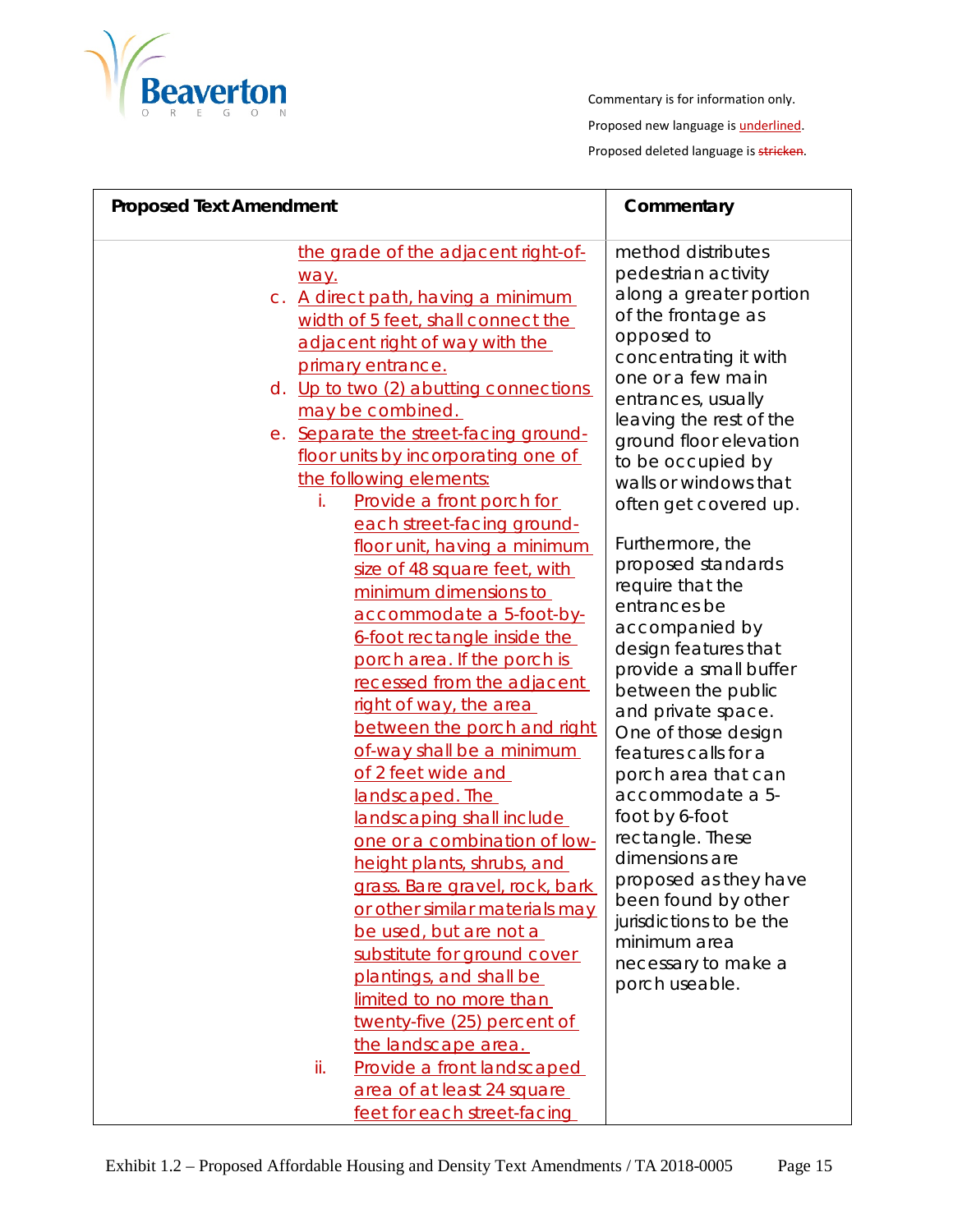

| <b>Proposed Text Amendment</b> |                                                                                                                                                                                                                                                                                                                                                                                                                                                                                                                                                                                                                                                                                                                                                                                                                            | Commentary                                                                                                                                                                                               |
|--------------------------------|----------------------------------------------------------------------------------------------------------------------------------------------------------------------------------------------------------------------------------------------------------------------------------------------------------------------------------------------------------------------------------------------------------------------------------------------------------------------------------------------------------------------------------------------------------------------------------------------------------------------------------------------------------------------------------------------------------------------------------------------------------------------------------------------------------------------------|----------------------------------------------------------------------------------------------------------------------------------------------------------------------------------------------------------|
| f.                             | ground-floor unit, having a<br>minimum width of 4 feet. Use<br>of bare gravel, rock, bark or<br>other similar materials in this<br>area shall be limited to no<br>more than twenty-five (25)<br>percent of the landscape<br>area.<br>iii.<br>Provide a raised planter<br>between 18 inches and 4<br>feet in height and a<br>minimum width of 2 feet. The<br>raised planter shall span the<br>length of the unit, except<br>where a pedestrian<br>connection is provided.<br>iv.<br>If elevated, and railings are<br>used along the stairs,<br>landing, or porch, the railing<br>shall be a minimum of 50<br>percent transparent.<br>A minimum of 25 percent of the<br>ground-floor façade shall be<br>permanently treated with clear<br>and transparent glass with a visible<br>transmittance of 60 percent or<br>greater. | Whether providing<br>active ground floor<br>uses or entrances from<br>the right-of-way,<br>increased<br>transparency is an<br>important element for<br>creating a more<br>pedestrian friendly<br>façade. |
| <b>Guidelines</b>              | Chapter 60.05.35 Building Design and Orientation<br>$***$                                                                                                                                                                                                                                                                                                                                                                                                                                                                                                                                                                                                                                                                                                                                                                  | As with the Design<br>Standards, the current<br>Design Guidelines also<br>provided some ground                                                                                                           |
| buildings.                     | 10. Ground floor elevations on eligible residential-only<br>$***$                                                                                                                                                                                                                                                                                                                                                                                                                                                                                                                                                                                                                                                                                                                                                          | floor design exemptions<br>for residential-only<br>buildings. Therefore,<br>similarly to the<br>proposed Design<br>Standards, the                                                                        |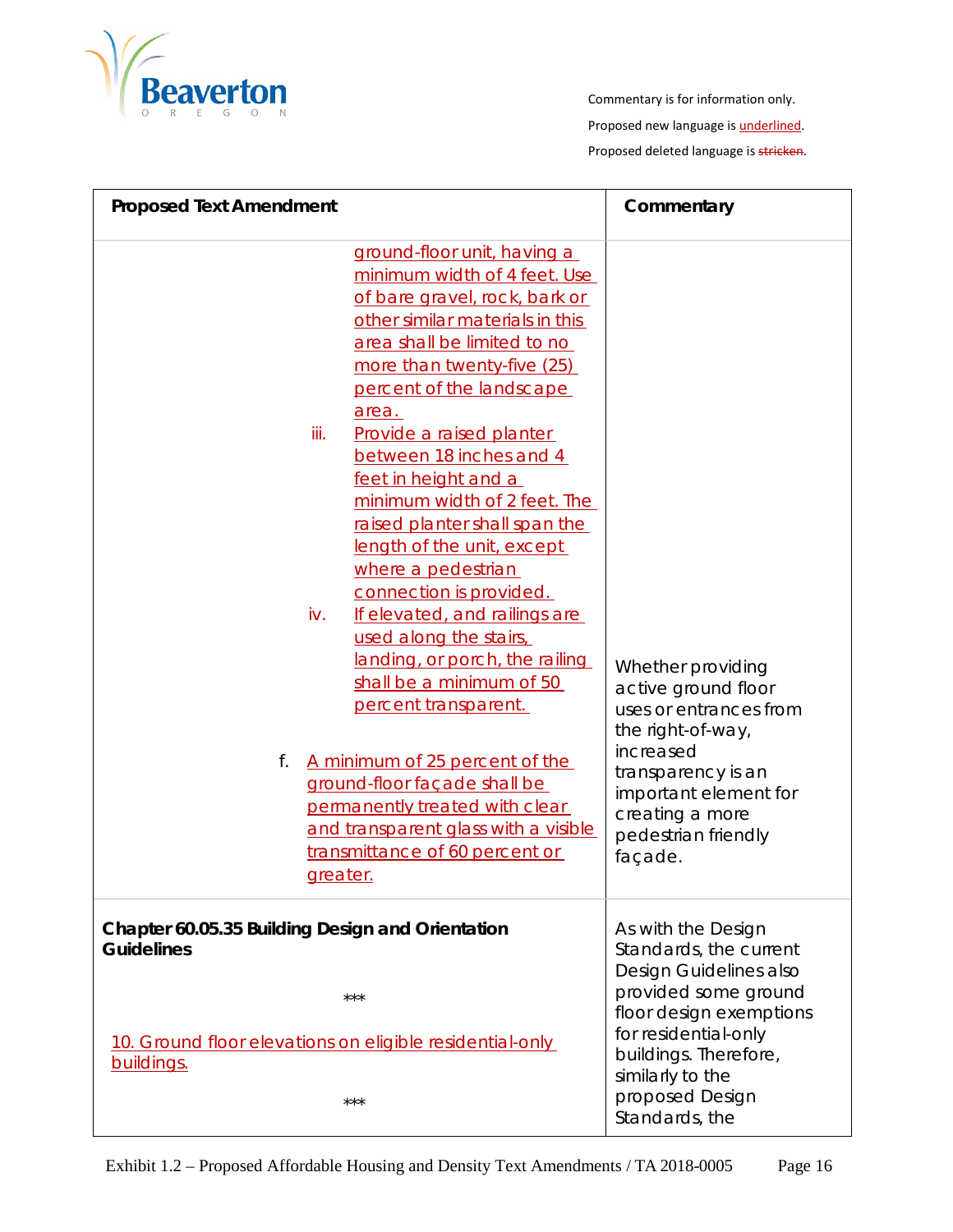

Commentary is for information only. Proposed new language is **underlined**.

Proposed deleted language is stricken.

| <b>Proposed Text Amendment</b>                                                                                                                                                                                                                                                                                                                                                                                                                                                                                                                                                                                                                                                                                                                                                                                                                                                                          | Commentary                                                                                                                                                                                                                                                                                                                                                                                                                     |
|---------------------------------------------------------------------------------------------------------------------------------------------------------------------------------------------------------------------------------------------------------------------------------------------------------------------------------------------------------------------------------------------------------------------------------------------------------------------------------------------------------------------------------------------------------------------------------------------------------------------------------------------------------------------------------------------------------------------------------------------------------------------------------------------------------------------------------------------------------------------------------------------------------|--------------------------------------------------------------------------------------------------------------------------------------------------------------------------------------------------------------------------------------------------------------------------------------------------------------------------------------------------------------------------------------------------------------------------------|
| A. Eligible residential-only buildings are buildings which<br>are located within the portions of the RC-OT zoning<br>district where the maximum standard height is 40 feet,<br>as described in footnote 11 of Section 20.20.15 and<br>illustrated in Figure 13. Residential-only buildings in this<br>area may exceed the density but should avoid long,<br>uninterrupted<br>blank<br>walls<br>and<br>incorporate<br>pedestrian-oriented design features on the ground<br>floor to generate ground-floor pedestrian interest. This<br>guideline particularly applies to ground-floor building<br>elevations visible from a public street, Major<br>Pedestrian Route, public park, public plaza or public<br>open space. One or more of the following methods<br>shall be used to provide ground-floor pedestrian                                                                                        | proposed Design<br>Guidelines encourage<br>the activation of the<br>ground floor space in<br>residential-only<br>buildings if the proposal<br>exceeds the maximum<br>standard density.                                                                                                                                                                                                                                         |
| interest:<br>The primary use(s) on the ground floor<br>1.<br>should generate frequent human<br>usage and incorporate sufficient<br>glazing to allow high levels of visibility<br>through window glazing into the<br>building.<br>2.<br>Provide ground-floor units with the<br>following:<br>a. Direct and convenient access to<br>the street.<br>b. Design features that provide a<br>transition between public spaces<br>and ground-floor residential units to<br>distinguish between the public and<br>private realms.<br>c. Ample levels of glazing to ensure<br>articulation on the facade.<br>daylighting of interior spaces and<br>visibility into the street.<br>Other methods of avoiding long<br>3.<br>uninterrupted blank walls and<br>incorporating pedestrian-oriented<br>design features on the ground floor to<br>generate pedestrian interest as<br>approved by the Planning Commission. | Because compliance<br>with Design Guidelines<br>is subject to a<br>discretionary review<br>process, staff proposes<br>to add a more general<br>Guideline which does<br>not correspond to a<br>proposed Design<br>Standard. This<br>Guideline allows the<br>applicant to propose<br>alternative methods,<br>not outlined in the<br>code, but still meet the<br>intent of creating an<br>active and interesting<br>ground floor. |